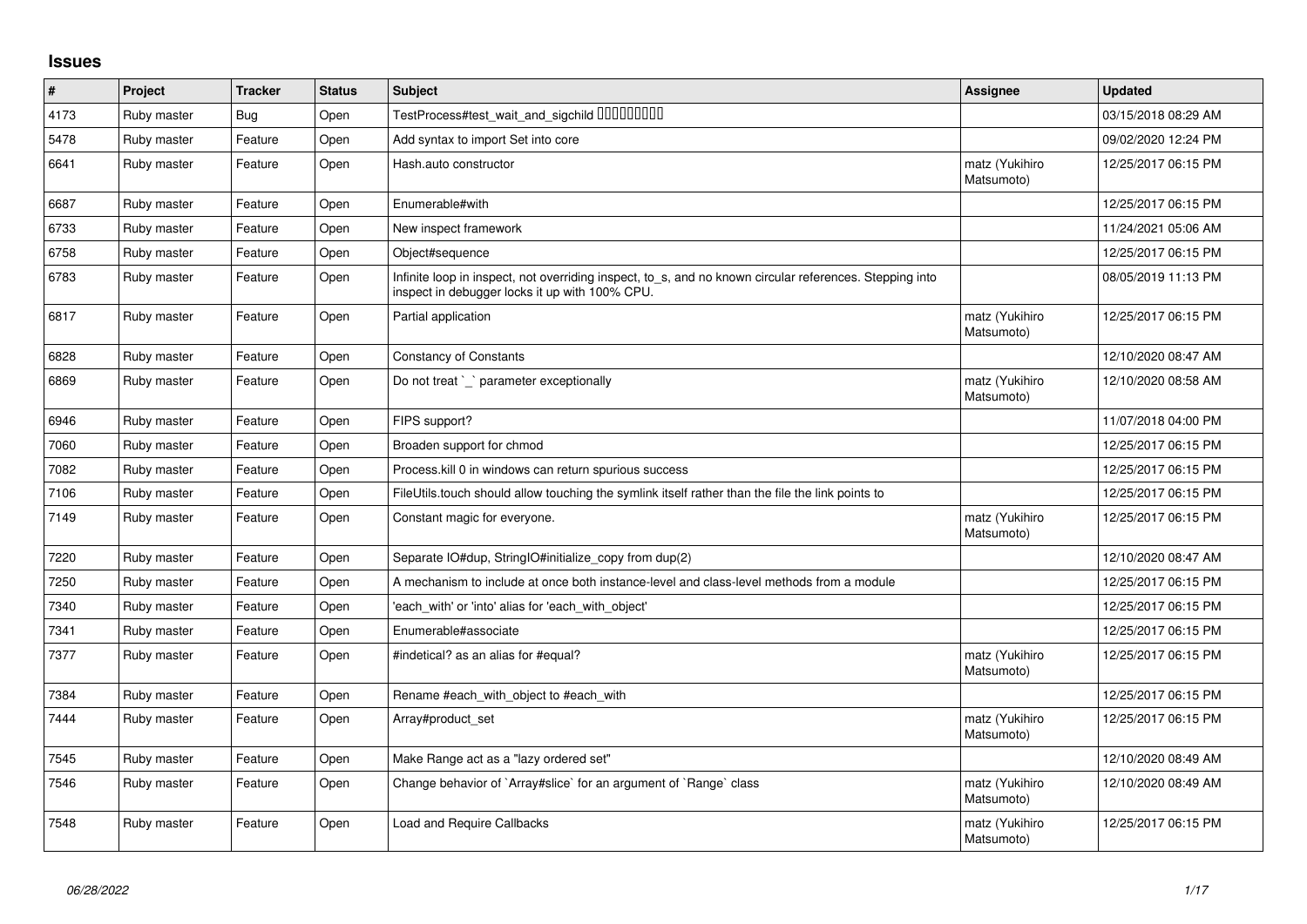| $\sharp$ | Project     | <b>Tracker</b> | <b>Status</b> | Subject                                                                                         | <b>Assignee</b>                       | <b>Updated</b>      |
|----------|-------------|----------------|---------------|-------------------------------------------------------------------------------------------------|---------------------------------------|---------------------|
| 7604     | Ruby master | Feature        | Open          | Make === comparison operator ability to delegate comparison to an argument                      | matz (Yukihiro<br>Matsumoto)          | 12/25/2017 06:15 PM |
| 7611     | Ruby master | Feature        | Open          | Focal method for all loads/requires                                                             | matz (Yukihiro<br>Matsumoto)          | 12/25/2017 06:15 PM |
| 7614     | Ruby master | Feature        | Open          | alias_accessor                                                                                  | matz (Yukihiro<br>Matsumoto)          | 12/25/2017 06:15 PM |
| 7654     | Ruby master | Feature        | Open          | Add optional code block to IO::readlines                                                        | matz (Yukihiro<br>Matsumoto)          | 12/25/2017 06:15 PM |
| 7657     | Ruby master | Feature        | Open          | Array#& doesn't accept Enumerables                                                              | matz (Yukihiro<br>Matsumoto)          | 12/25/2017 06:15 PM |
| 7702     | Ruby master | Feature        | Open          | Remove Proc#binding                                                                             | matz (Yukihiro<br>Matsumoto)          | 07/15/2019 07:39 PM |
| 7704     | Ruby master | Feature        | Open          | Add a list of enabled (experimental) language features.                                         | matz (Yukihiro<br>Matsumoto)          | 12/25/2017 06:15 PM |
| 7708     | Ruby master | Feature        | Open          | support for patches list                                                                        |                                       | 12/25/2017 06:15 PM |
| 7742     | Ruby master | <b>Bug</b>     | Open          | System encoding (Windows-1258) is not recognized by Ruby to convert back to UTF-8               | duerst (Martin Dürst)                 | 12/25/2017 06:15 PM |
| 7745     | Ruby master | Feature        | Open          | lib/observer.rb: Observers are compared by identity                                             | nobu (Nobuyoshi<br>Nakada)            | 12/25/2017 06:15 PM |
| 7747     | Ruby master | Feature        | Open          | Expanded API for Binding semantics                                                              |                                       | 12/23/2021 11:43 PM |
| 7748     | Ruby master | Feature        | Open          | Contextual send                                                                                 | matz (Yukihiro<br>Matsumoto)          | 12/10/2020 08:53 AM |
| 7788     | Ruby master | Feature        | Open          | YAML Tag Schema Support                                                                         | tenderlovemaking<br>(Aaron Patterson) | 12/25/2017 06:15 PM |
| 7795     | Ruby master | Feature        | Open          | Symbol.defined? and/or to_existing_symbol                                                       | matz (Yukihiro<br>Matsumoto)          | 12/25/2017 06:15 PM |
| 7840     | Ruby master | Bug            | Open          | -Wdeclaration-after-statement is valid for C/ObjC but not for C++                               | nobu (Nobuyoshi<br>Nakada)            | 06/02/2020 04:41 PM |
| 7845     | Ruby master | Feature        | Open          | Strip doesn't handle unicode space characters in ruby 1.9.2 & 1.9.3 (does in 1.9.1)             |                                       | 12/23/2021 11:43 PM |
| 7848     | Ruby master | Feature        | Open          | Restore default state for core ruby objects                                                     | matz (Yukihiro<br>Matsumoto)          | 12/25/2017 06:15 PM |
| 7876     | Ruby master | Feature        | Open          | Add method for accessing Class from within Singleton Class                                      | matz (Yukihiro<br>Matsumoto)          | 12/25/2017 06:15 PM |
| 7883     | Ruby master | Feature        | Open          | Add Regex#to_proc                                                                               | matz (Yukihiro<br>Matsumoto)          | 12/25/2017 06:15 PM |
| 7892     | Ruby master | <b>Bug</b>     | Open          | MIME encoding bug of NKF.nkf                                                                    | naruse (Yui NARUSE)                   | 12/25/2017 06:15 PM |
| 7895     | Ruby master | Feature        | Open          | Exception#backtrace_locations to go with Thread#backtrace_locations and Kernel#caller_locations |                                       | 12/23/2021 11:43 PM |
| 7914     | Ruby master | Feature        | Open          | Case for local class methods                                                                    | matz (Yukihiro<br>Matsumoto)          | 12/25/2017 06:15 PM |
| 7981     | Ruby master | Feature        | Open          | ruby does not respect --                                                                        |                                       | 02/28/2013 02:49 PM |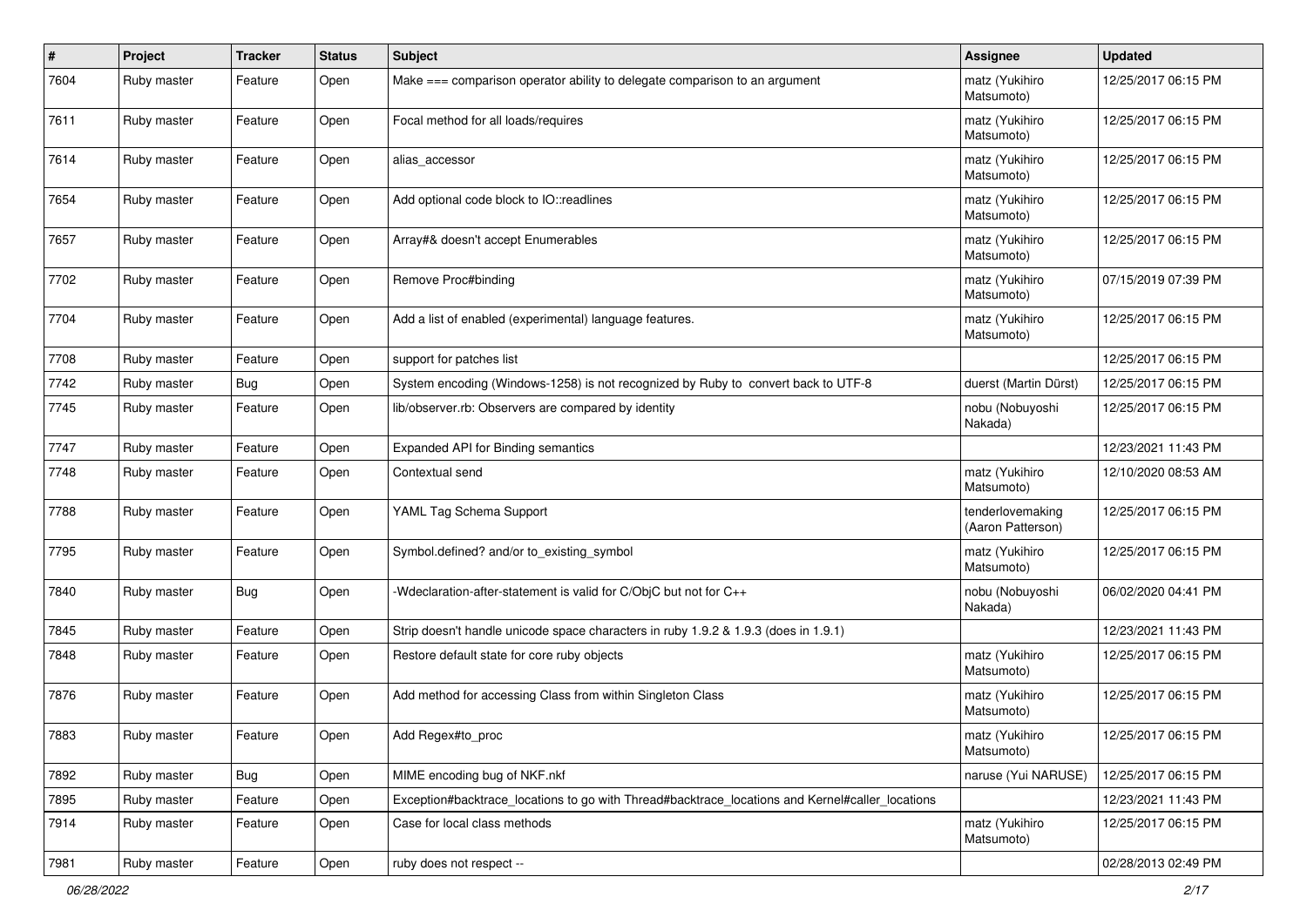| $\vert$ # | Project     | <b>Tracker</b> | <b>Status</b> | Subject                                                                                   | <b>Assignee</b>                        | <b>Updated</b>      |
|-----------|-------------|----------------|---------------|-------------------------------------------------------------------------------------------|----------------------------------------|---------------------|
| 8046      | Ruby master | Feature        | Open          | allow Object#extend to take a block                                                       |                                        | 12/25/2017 06:15 PM |
| 8061      | Ruby master | Feature        | Open          | 000000000000000                                                                           | matz (Yukihiro<br>Matsumoto)           | 12/25/2017 06:15 PM |
| 8088      | Ruby master | Feature        | Open          | Method#parameters (and friends) should provide useful information about core methods      |                                        | 12/23/2021 11:43 PM |
| 8184      | Ruby master | Feature        | Open          | Avoid the creation of meaningless ranges (nil, false, true)                               |                                        | 03/29/2013 11:16 PM |
| 8185      | Ruby master | <b>Bug</b>     | Open          | Thread/fork issue                                                                         |                                        | 12/30/2019 03:00 AM |
| 8206      | Ruby master | Feature        | Open          | Should Ruby core implement String#blank?                                                  |                                        | 04/28/2016 02:05 PM |
| 8223      | Ruby master | Feature        | Open          | Make Matrix more omnivorous.                                                              | marcandre<br>(Marc-Andre<br>Lafortune) | 04/09/2013 03:42 AM |
| 8229      | Ruby master | Feature        | Open          | extend Hash.include?                                                                      | matz (Yukihiro<br>Matsumoto)           | 12/10/2020 08:53 AM |
| 8232      | Ruby master | Feature        | Open          | Rudiments of abstract algebra in Ruby                                                     | matz (Yukihiro<br>Matsumoto)           | 04/09/2013 01:47 AM |
| 8259      | Ruby master | Feature        | Open          | Atomic attributes accessors                                                               |                                        | 12/23/2021 11:43 PM |
| 8270      | Ruby master | Feature        | Open          | Ruby should build without thread support (aka minix)                                      | nobu (Nobuyoshi<br>Nakada)             | 12/10/2020 08:53 AM |
| 8272      | Ruby master | Feature        | Open          | Transfer feature tracking to CommonRuby                                                   |                                        | 12/23/2021 11:40 PM |
| 8275      | Ruby master | Feature        | Open          | Add Module#public_const_get                                                               |                                        | 12/23/2021 11:43 PM |
| 8291      | Ruby master | Feature        | Open          | Allow retrieving the root Fiber of a Thread                                               |                                        | 12/23/2021 11:43 PM |
| 8321      | Ruby master | Feature        | Open          | Ripper: I would like coordinates for keywords                                             |                                        | 05/10/2013 07:01 PM |
| 8366      | Ruby master | Feature        | Open          | Exception.message take time to execute depending on the instance variables                |                                        | 09/22/2014 06:41 AM |
| 8404      | Ruby master | Feature        | Open          | virtual, hooked or read only global variabels for ruby only code too                      |                                        | 05/14/2013 09:19 PM |
| 8437      | Ruby master | Feature        | Open          | custom operators, unicode                                                                 |                                        | 08/30/2015 03:05 AM |
| 8444      | Ruby master | Bug            | Open          | Regexp vars \$~ and friends are not thread local                                          | ko1 (Koichi Sasada)                    | 07/30/2019 07:38 AM |
| 8449      | Ruby master | Feature        | Open          | Array#ary_plus always returns an array                                                    | nobu (Nobuyoshi<br>Nakada)             | 06/02/2013 04:23 PM |
| 8452      | Ruby master | Feature        | Open          | Kernel#otherwise to rewrite code like (obj    default obj).do smth                        |                                        | 05/26/2013 08:41 PM |
| 8478      | Ruby master | Feature        | Open          | The hash returned by Enumerable#group_by should have an empty array for its default value | matz (Yukihiro<br>Matsumoto)           | 06/04/2013 03:56 PM |
| 8494      | Ruby master | Feature        | Open          | Safe method for defensive copies. alternative to 'dup'                                    |                                        | 06/05/2013 04:26 PM |
| 8506      | Ruby master | Feature        | Open          | Object#iter_for / Object#to_iter                                                          |                                        | 06/10/2013 05:21 PM |
| 8544      | Ruby master | Feature        | Open          | OpenURI should open 'file://' URIs                                                        |                                        | 12/12/2015 04:30 PM |
| 8564      | Ruby master | Feature        | Open          | Extend Module#attr methods                                                                |                                        | 02/05/2015 07:39 PM |
| 8566      | Ruby master | Feature        | Open          | [PATCH] Allow to configure additional preludes                                            |                                        | 12/10/2014 01:13 PM |
| 8570      | Ruby master | Feature        | Open          | Better mechanisms to safely load classes concurrently                                     |                                        | 12/23/2021 11:43 PM |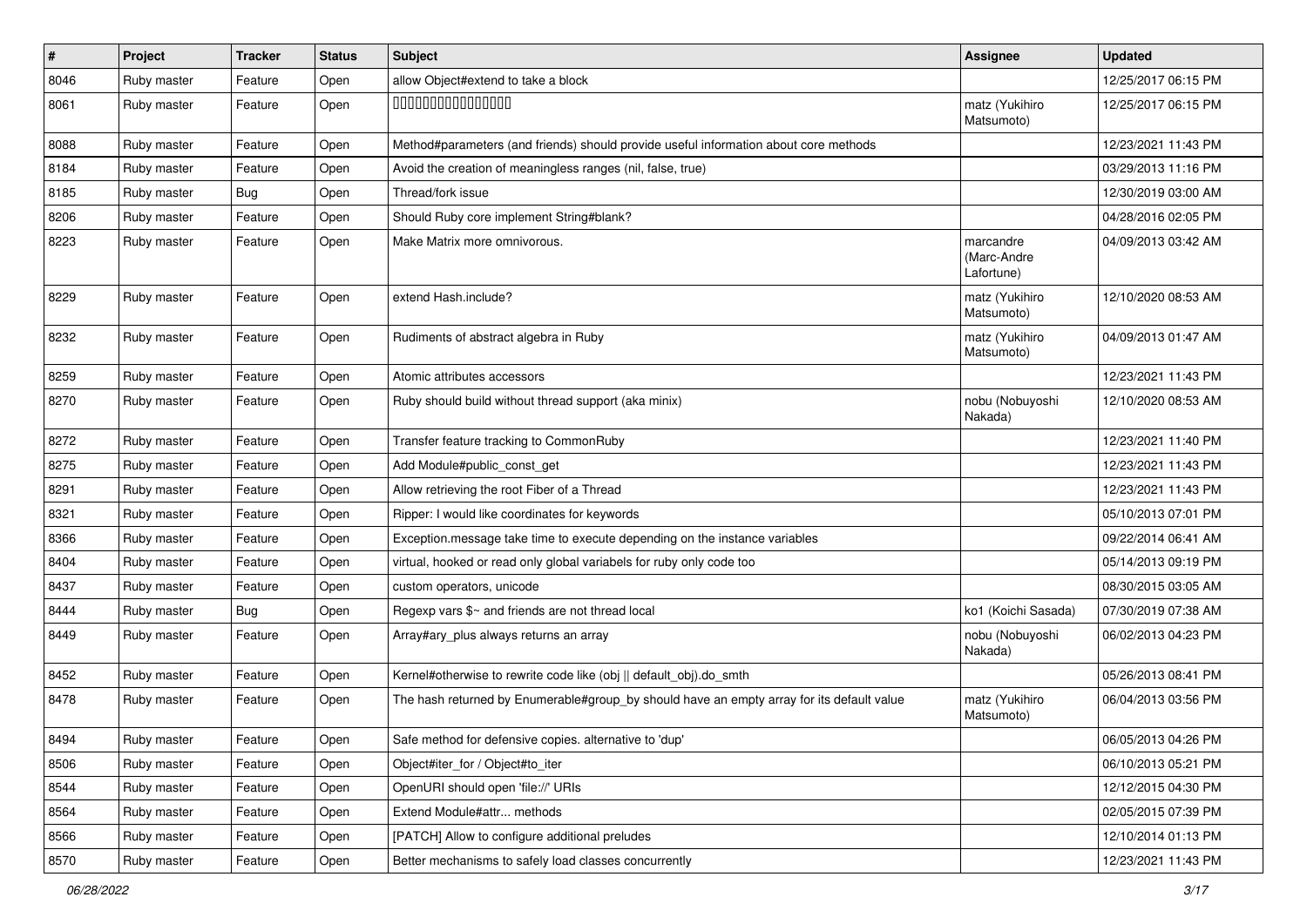| #    | Project     | <b>Tracker</b> | <b>Status</b> | <b>Subject</b>                                                                                                                         | <b>Assignee</b>              | <b>Updated</b>      |
|------|-------------|----------------|---------------|----------------------------------------------------------------------------------------------------------------------------------------|------------------------------|---------------------|
| 8598 | Ruby master | Feature        | Open          | Expose information whether a timezone offset has been explicitly set on DateTime object                                                |                              | 07/03/2013 08:27 PM |
| 8614 | Ruby master | Feature        | Open          | Object#singleton_class with a block                                                                                                    |                              | 07/12/2013 10:14 AM |
| 8619 | Ruby master | Feature        | Open          | <b>Standard Profiling API</b>                                                                                                          |                              | 12/23/2021 11:43 PM |
| 8626 | Ruby master | Feature        | Open          | Add a Set coercion method to the standard lib: Set(possible_set)                                                                       |                              | 12/23/2021 11:43 PM |
| 8635 | Ruby master | Feature        | Open          | attr accessor with default block                                                                                                       |                              | 12/23/2021 11:43 PM |
| 8640 | Ruby master | Feature        | Open          | Add Time#elapsed to return nanoseconds since creation                                                                                  |                              | 12/23/2021 11:43 PM |
| 8663 | Ruby master | Feature        | Open          | Officialy alias ArgumentError to ArgError                                                                                              | matz (Yukihiro<br>Matsumoto) | 08/09/2013 07:42 PM |
| 8681 | Ruby master | Feature        | Open          | Net::HTTP should set TCP_NODELAY for requests with body                                                                                |                              | 12/23/2021 11:43 PM |
| 8688 | Ruby master | Feature        | Open          | #sprintf should accept strings as keys                                                                                                 |                              | 07/26/2013 02:33 AM |
| 8714 | Ruby master | Feature        | Open          | Non-interpolated regular expression literal                                                                                            |                              | 08/02/2013 08:00 PM |
| 8751 | Ruby master | Feature        | Open          | Add offsets to method#source_location                                                                                                  |                              | 12/23/2021 11:43 PM |
| 8772 | Ruby master | Feature        | Open          | Hash alias #  merge, and the case for Hash and Array polymorphism                                                                      |                              | 12/25/2017 06:15 PM |
| 8786 | Ruby master | Feature        | Open          | Process.clock_gettime(:realtime)                                                                                                       |                              | 08/15/2013 10:33 PM |
| 8804 | Ruby master | Feature        | Open          | ONCE syntax                                                                                                                            | matz (Yukihiro<br>Matsumoto) | 01/04/2020 08:26 PM |
| 8807 | Ruby master | Feature        | Open          | <b>Custom literals</b>                                                                                                                 |                              | 12/10/2020 08:53 AM |
| 8827 | Ruby master | Feature        | Open          | A method that flips the receiver and the first argument                                                                                |                              | 08/29/2013 05:59 AM |
| 8834 | Ruby master | Feature        | Open          | Kernel#load_relative                                                                                                                   |                              | 04/18/2019 11:41 PM |
| 8848 | Ruby master | Feature        | Open          | Syntax for binary strings                                                                                                              |                              | 12/23/2021 11:43 PM |
| 8853 | Ruby master | Feature        | Open          | Should String#sub(pattern) returns an Enumerator?                                                                                      |                              | 07/13/2019 12:32 AM |
| 8862 | Ruby master | Feature        | Open          | getoptlong to accept user-provided commandline                                                                                         |                              | 09/04/2013 09:53 PM |
| 8896 | Ruby master | Feature        | Open          | #tap with missing block                                                                                                                |                              | 12/23/2021 11:43 PM |
| 8921 | Ruby master | Feature        | Open          | Allow select, reject, etc to accept a regex                                                                                            |                              | 04/04/2020 05:57 AM |
| 8947 | Ruby master | Feature        | Open          | make alias, alias_method, attr_* return name of the alias                                                                              |                              | 12/23/2021 11:43 PM |
| 8961 | Ruby master | Feature        | Open          | Synchronizable module to easily wrap methods in a mutex                                                                                |                              | 12/23/2021 11:43 PM |
| 8967 | Ruby master | Feature        | Open          | add uninclude and unextend method                                                                                                      |                              | 09/30/2013 02:18 PM |
| 8970 | Ruby master | Feature        | Open          | Array.zip and Array.product                                                                                                            |                              | 09/12/2019 03:40 AM |
| 8987 | Ruby master | Feature        | Open          | map/collect extension which handles arguments                                                                                          |                              | 01/05/2018 09:00 PM |
| 8994 | Ruby master | Feature        | Open          | add methods for Float to get if an NaN is quiet or not, also add class methods for Float to "generate"<br>an quiet NaN and an loud NaN |                              | 10/21/2019 10:38 PM |
| 9043 | Ruby master | Feature        | Open          | Add String#f method as shortcut for #freeze                                                                                            | matz (Yukihiro<br>Matsumoto) | 01/05/2018 09:00 PM |
| 9049 | Ruby master | Feature        | Open          | Shorthands (a:b, *) for inclusive indexing                                                                                             |                              | 03/15/2018 12:26 AM |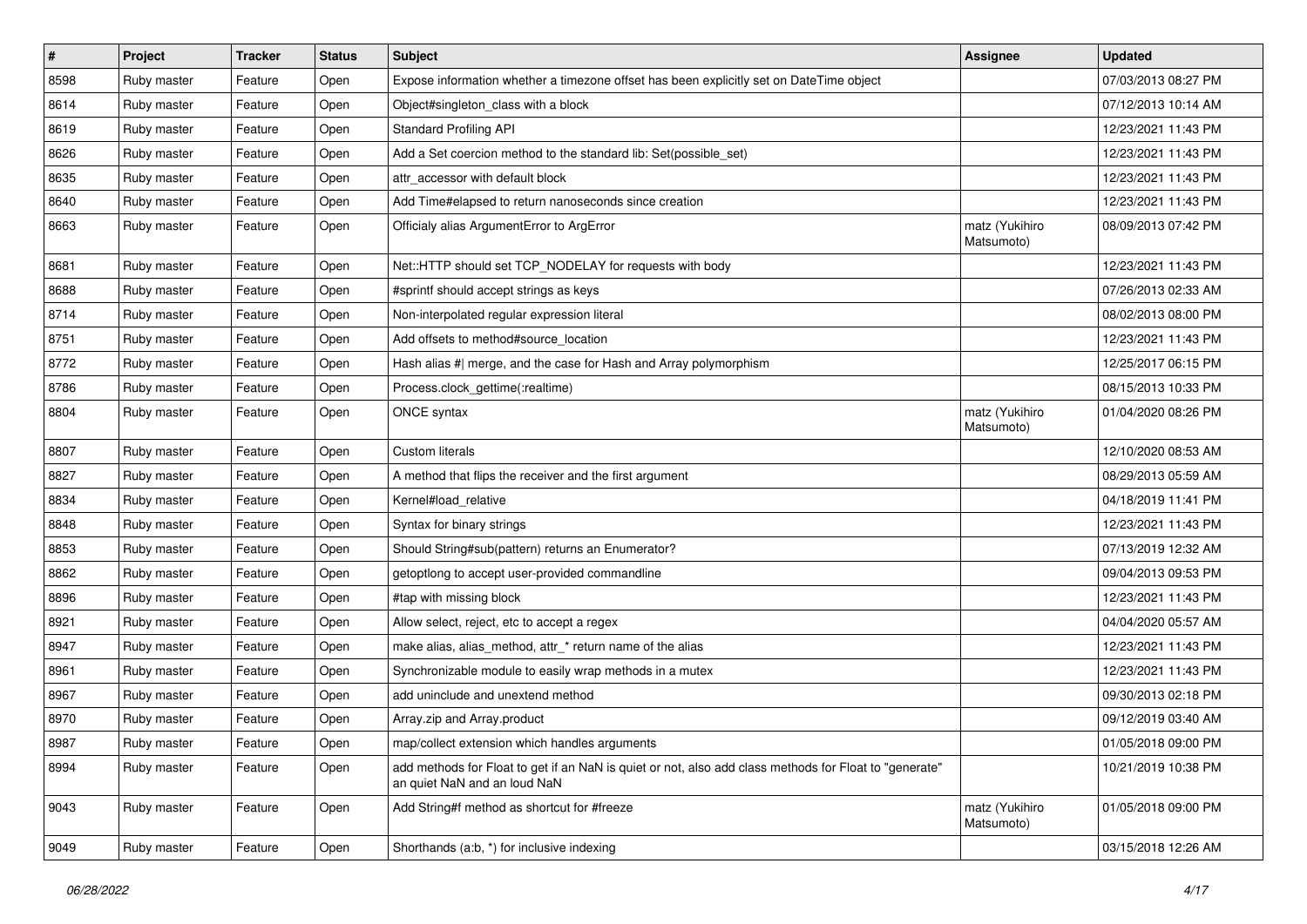| $\pmb{\#}$ | Project     | <b>Tracker</b> | <b>Status</b> | <b>Subject</b>                                                              | Assignee                               | <b>Updated</b>      |
|------------|-------------|----------------|---------------|-----------------------------------------------------------------------------|----------------------------------------|---------------------|
| 9070       | Ruby master | Feature        | Open          | Introduce `---` as synonym of `end` keyword                                 | matz (Yukihiro<br>Matsumoto)           | 11/02/2013 03:23 AM |
| 9095       | Ruby master | Feature        | Open          | Allow `Symbol#to proc` to take arguments                                    |                                        | 11/10/2013 04:25 AM |
| 9111       | Ruby master | Feature        | Open          | Encoding-free String comparison                                             |                                        | 11/21/2013 04:35 PM |
| 9116       | Ruby master | Feature        | Open          | String#rsplit missing                                                       |                                        | 04/27/2017 10:00 AM |
| 9123       | Ruby master | Feature        | Open          | Make Numeric#nonzero? behavior consistent with Numeric#zero?                | matz (Yukihiro<br>Matsumoto)           | 06/11/2019 12:55 PM |
| 9145       | Ruby master | Feature        | Open          | Queue#pop(true) return nil if empty instead of raising ThreadError          |                                        | 01/01/2018 07:41 PM |
| 9174       | Ruby master | Feature        | Open          | value receiving block for Hash#has_key?                                     |                                        | 11/29/2013 06:33 AM |
| 9185       | Ruby master | Feature        | Open          | Add alias class method or class alias functionality                         |                                        | 01/05/2018 09:00 PM |
| 9253       | Ruby master | Feature        | Open          | Regexp named match and case statement                                       |                                        | 01/05/2018 09:00 PM |
| 9260       | Ruby master | Feature        | Open          | make FileUtils.rm rf raise on errors                                        |                                        | 12/19/2013 12:27 AM |
| 9347       | Ruby master | Feature        | Open          | Accept non callable argument to detect                                      | marcandre<br>(Marc-Andre<br>Lafortune) | 01/05/2018 09:00 PM |
| 9355       | Ruby master | Feature        | Open          | Re: Rename method_id to method_name in TracePoint class                     |                                        | 07/12/2019 03:45 AM |
| 9400       | Ruby master | Feature        | Open          | Respect constant lookup when using `raise`                                  |                                        | 07/12/2019 03:36 AM |
| 9401       | Ruby master | Feature        | Open          | Yet another syntax for literal anonymous functions (lambdas)                |                                        | 12/23/2021 11:43 PM |
| 9402       | Ruby master | Feature        | Open          | A syntax to specify the default value of a hash                             |                                        | 12/23/2021 11:43 PM |
| 9409       | Ruby master | <b>Bug</b>     | Open          | Cygwin I "filesystem" I encoding IIIIIIIIIIIII                              | cruby-cygwin                           | 05/19/2022 08:20 AM |
| 9435       | Ruby master | Bug            | Open          | Kernel.system problem                                                       |                                        | 12/30/2019 03:00 AM |
| 9445       | Ruby master | Feature        | Open          | Support emitting 1.9 Symbol keyword Hash syntax when pretty printing Hashes |                                        | 01/24/2014 06:01 AM |
| 9507       | Ruby master | <b>Bug</b>     | Open          | Ruby 2.1.0 is broken on ARMv5: tried to create Proc object without a block  | charliesome (Charlie<br>Somerville)    | 01/05/2018 09:00 PM |
| 9515       | Ruby master | Feature        | Open          | IO.each` and `CSV.each`                                                     |                                        | 01/04/2020 05:41 PM |
| 9516       | Ruby master | Misc           | Open          | Consolidate all deprecation messages to one or more helper methods          |                                        | 02/13/2014 05:11 PM |
| 9522       | Ruby master | Feature        | Open          | Float("NaN"), Float("Infinity")                                             |                                        | 02/16/2014 05:36 AM |
| 9527       | Ruby master | Feature        | Open          | make Net::HTTP.get_print not only to \$stdout but to an IO as a parameter   |                                        | 02/23/2014 06:04 AM |
| 9553       | Ruby master | Feature        | Open          | Make argument validation routine of a method an object                      |                                        | 02/22/2014 07:58 AM |
| 9556       | Ruby master | Feature        | Open          | Add HTTP#get block functionality to HTTP.get                                |                                        | 02/23/2014 05:53 AM |
| 9557       | Ruby master | Feature        | Open          | Enumerator#next and Enumerator#peek with argument                           |                                        | 04/11/2014 07:00 PM |
| 9585       | Ruby master | Feature        | Open          | Add Object#in? to make ruby easier to read                                  |                                        | 03/15/2014 04:49 PM |
| 9590       | Ruby master | Feature        | Open          | introduce st foreach update and st foreach update check for performance.    | tarui (Masaya Tarui)                   | 01/05/2018 09:00 PM |
| 9613       | Ruby master | Feature        | Open          | Warn about unsafe ossl ciphers                                              |                                        | 09/13/2015 03:27 AM |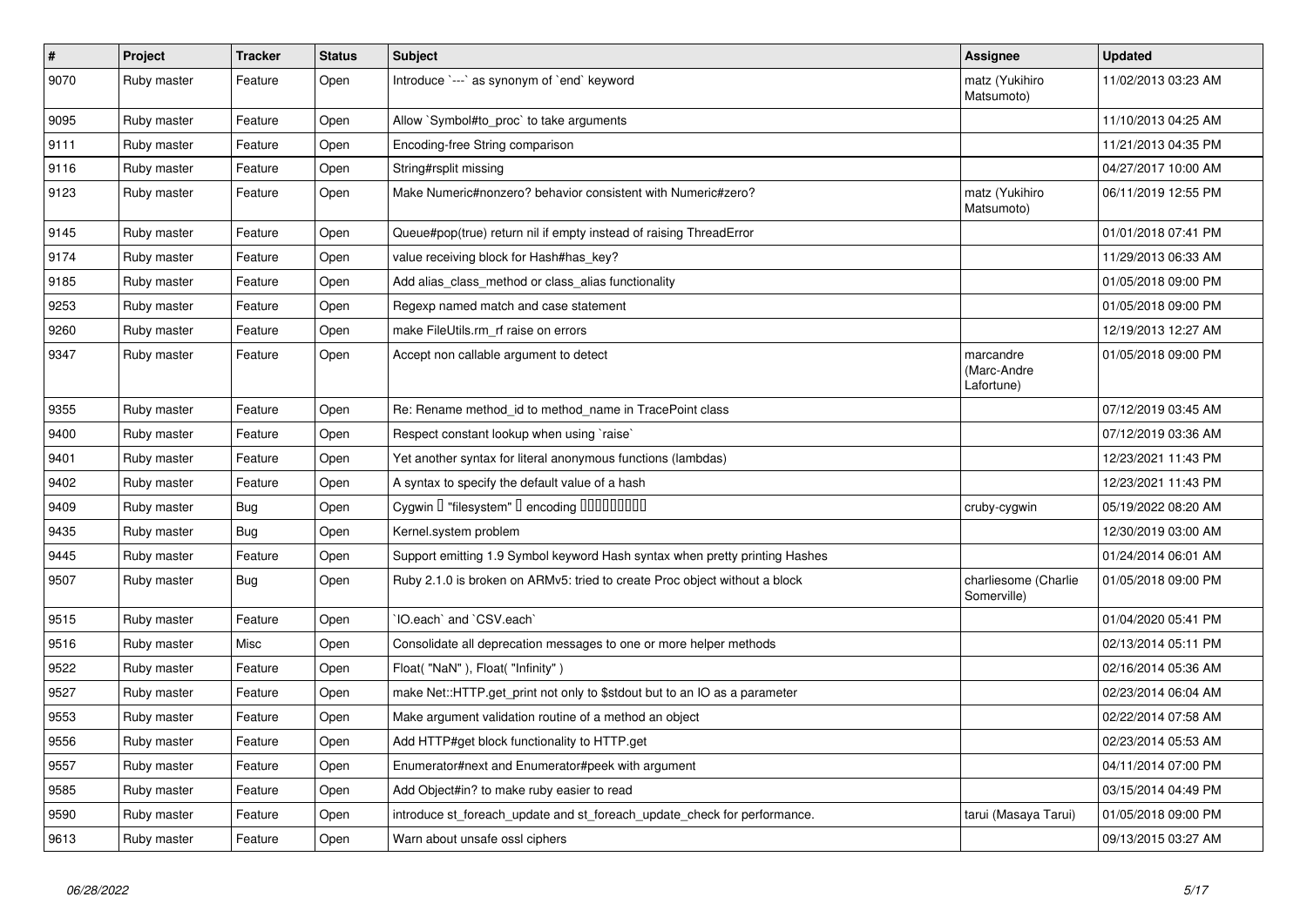| $\sharp$ | Project     | <b>Tracker</b> | <b>Status</b> | <b>Subject</b>                                                                                                                                                                    | <b>Assignee</b>              | <b>Updated</b>      |
|----------|-------------|----------------|---------------|-----------------------------------------------------------------------------------------------------------------------------------------------------------------------------------|------------------------------|---------------------|
| 9614     | Ruby master | Feature        | Open          | ordering of non-Hash items which use st_ internally                                                                                                                               | matz (Yukihiro<br>Matsumoto) | 01/05/2018 09:00 PM |
| 9667     | Ruby master | Feature        | Open          | Optimization of FILE and dir                                                                                                                                                      |                              | 03/25/2014 04:48 AM |
| 9686     | Ruby master | Feature        | Open          | Syntax for symbols used in hashes                                                                                                                                                 |                              | 12/23/2021 11:43 PM |
| 9704     | Ruby master | Feature        | Open          | Refinements as files instead of modules                                                                                                                                           | matz (Yukihiro<br>Matsumoto) | 10/11/2016 06:36 PM |
| 9724     | Ruby master | Misc           | Open          | Warnings in Ruby: allow per-file directives to i.e. suppress warnings                                                                                                             |                              | 04/10/2014 06:21 PM |
| 9725     | Ruby master | Feature        | Open          | Do not inspect NameError target object unless verbose                                                                                                                             |                              | 05/08/2015 02:18 AM |
| 9760     | Ruby master | Bug            | Open          | mkmf does not allow for linking against custom libraries when a system library is present                                                                                         |                              | 05/24/2016 08:11 AM |
| 9779     | Ruby master | Feature        | Open          | Add Module#descendents                                                                                                                                                            |                              | 01/05/2018 09:00 PM |
| 9784     | Ruby master | Feature        | Open          | Alias URI#merge to URI#join                                                                                                                                                       |                              | 04/29/2014 05:42 AM |
| 9804     | Ruby master | Feature        | Open          | File::CREATE as a synonym for File::CREAT                                                                                                                                         |                              | 12/23/2021 11:43 PM |
| 9807     | Ruby master | Feature        | Open          | String.new with block                                                                                                                                                             |                              | 05/07/2014 05:54 AM |
| 9832     | Ruby master | Misc           | Open          | better concurrency in threads                                                                                                                                                     |                              | 05/12/2014 12:33 PM |
| 9853     | Ruby master | Feature        | Open          | Please consider quoted generation of hash like in %h( foo bar bee blaa)                                                                                                           |                              | 05/19/2014 04:43 PM |
| 9871     | Ruby master | Feature        | Open          | load a ruby library which doesn't have extension                                                                                                                                  |                              | 05/28/2014 10:07 AM |
| 9887     | Ruby master | Feature        | Open          | Add uninclude please                                                                                                                                                              |                              | 05/31/2014 01:33 PM |
| 9909     | Ruby master | Feature        | Open          | why shouldn't constant lookup check the nesting of module's name                                                                                                                  |                              | 06/07/2014 02:18 AM |
| 9918     | Ruby master | Feature        | Open          | Exception#cause should be shown in output and #inspect                                                                                                                            |                              | 07/13/2015 02:32 PM |
| 9929     | Ruby master | Feature        | Open          | add with default method to Hash                                                                                                                                                   |                              | 06/11/2014 12:08 AM |
| 9941     | Ruby master | Feature        | Open          | Issue a warning when `module` or `class` keyword causes re-initialization of a constant that will<br>become the module/class name, instead of creating/reopening the module/class |                              | 12/23/2021 11:43 PM |
| 9947     | Ruby master | Feature        | Open          | Make `Object#send` and `Object#method` private                                                                                                                                    |                              | 12/23/2021 11:43 PM |
| 9953     | Ruby master | Feature        | Open          | set trace func values which could be frozen or symbols                                                                                                                            |                              | 06/19/2014 10:44 PM |
| 9992     | Ruby master | Feature        | Open          | Access Modifiers (Internal Interfaces)                                                                                                                                            |                              | 12/18/2017 03:04 PM |
| 10000    | Ruby master | Feature        | Open          | format width and precision with symbol hash                                                                                                                                       |                              | 07/01/2014 01:25 AM |
| 10009    | Ruby master | Bug            | Open          | IO operation is 10x slower in multi-thread environment                                                                                                                            | ko1 (Koichi Sasada)          | 05/21/2015 07:19 AM |
| 10051    | Ruby master | Feature        | Open          | nbsp isn't remove with trim                                                                                                                                                       |                              | 07/17/2014 08:02 AM |
| 10128    | Ruby master | Bug            | Open          | Quoting problem for arguments of Kernel.system, Kernel.exec on Windows                                                                                                            | cruby-windows                | 12/30/2019 03:00 AM |
| 10152    | Ruby master | Feature        | Open          | String#strip doesn't remove non-breaking space                                                                                                                                    |                              | 04/12/2015 07:36 PM |
| 10168    | Ruby master | Feature        | Open          | Native Object#inspect method should single quote strings that don't need to be double quoted                                                                                      |                              | 01/01/2016 08:27 PM |
| 10175    | Ruby master | Feature        | Open          | There's no reason to prefer Proc.new over Kernel#proc anymore                                                                                                                     |                              | 11/10/2014 11:07 PM |
| 10176    | Ruby master | Feature        | Open          | Document how to perform net/http calls in parallel                                                                                                                                |                              | 08/27/2014 10:46 PM |
| 10177    | Ruby master | Feature        | Open          | Hash#has_key? and Hash#has_value? should be deprecated                                                                                                                            |                              | 09/19/2014 06:01 PM |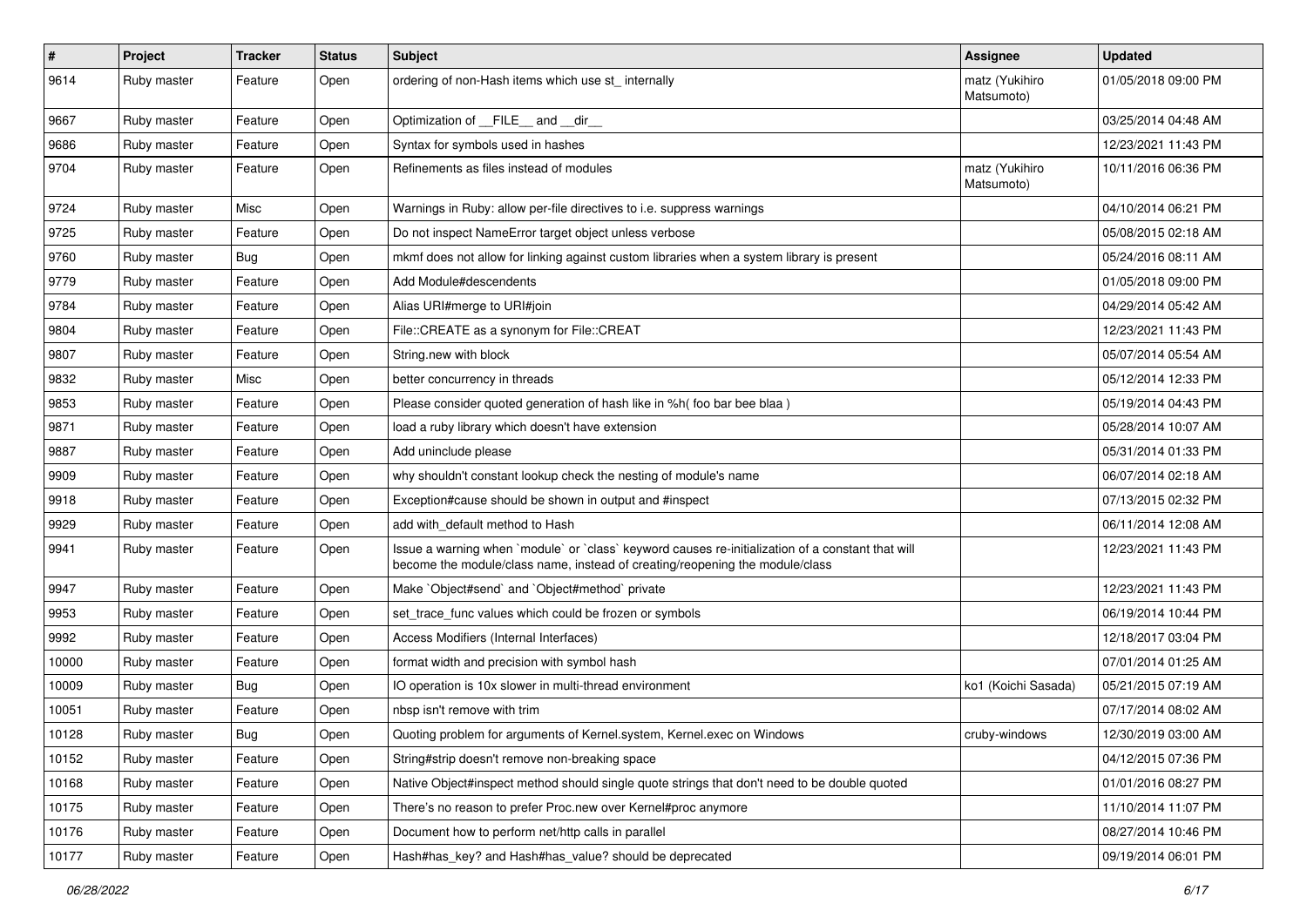| $\vert$ # | <b>Project</b> | <b>Tracker</b> | <b>Status</b> | <b>Subject</b>                                                                                                                             | Assignee                     | <b>Updated</b>      |
|-----------|----------------|----------------|---------------|--------------------------------------------------------------------------------------------------------------------------------------------|------------------------------|---------------------|
| 10179     | Ruby master    | Feature        | Open          | Net::HTTP::Get.new("https://google.com").basic_auth(user_name, password) should throw exception<br>stating the need to set use_ssl to true |                              | 09/13/2015 03:25 AM |
| 10181     | Ruby master    | Feature        | Open          | New method File.openat()                                                                                                                   |                              | 10/22/2015 12:12 PM |
| 10183     | Ruby master    | Feature        | Open          | An alternative name for method `class`                                                                                                     |                              | 10/31/2017 11:42 AM |
| 10215     | Ruby master    | Feature        | Open          | prohibit subclassing for classes without allocator in Ruby                                                                                 |                              | 09/08/2014 07:29 AM |
| 10217     | Ruby master    | Feature        | Open          | Dir constructor similar to Pathname constructor                                                                                            |                              | 12/23/2021 11:43 PM |
| 10225     | Ruby master    | Feature        | Open          | [PATCH] *math.c: New method Math.normcdf                                                                                                   |                              | 01/05/2018 09:01 PM |
| 10237     | Ruby master    | Feature        | Open          | Transform all elements of one Encoding into another Encoding for Array and Hash                                                            |                              | 01/05/2018 09:01 PM |
| 10238     | Ruby master    | Feature        | Open          | todo: remove dependency on malloc usable size                                                                                              | ko1 (Koichi Sasada)          | 12/10/2020 09:20 AM |
| 10251     | Ruby master    | Feature        | Open          | URI: Support wildcards (globbing) in no_proxy                                                                                              |                              | 12/16/2015 05:22 AM |
| 10255     | Ruby master    | Feature        | Open          | Math.log: check domain of base argument                                                                                                    |                              | 01/27/2015 02:32 AM |
| 10273     | Ruby master    | Feature        | Open          | Immutable Ruby                                                                                                                             |                              | 12/23/2021 11:43 PM |
| 10287     | Ruby master    | Feature        | Open          | rename COLON3 to COLON2 HEAD.                                                                                                              | matz (Yukihiro<br>Matsumoto) | 07/27/2021 09:34 AM |
| 10305     | Ruby master    | Feature        | Open          | Method for resolving all autoload statements / Add warning on autoload when used with chroot                                               |                              | 09/29/2014 02:05 PM |
| 10308     | Ruby master    | Feature        | Open          | Pipes in Ruby                                                                                                                              |                              | 09/30/2014 11:21 PM |
| 10312     | Ruby master    | Misc           | Open          | Give people more control over how the ruby parser sees code and lexical code elements (valid/invalid<br>toggle options) + macros           |                              | 01/20/2016 05:14 PM |
| 10318     | Ruby master    | Feature        | Open          | [PATCH 0/n] Let underscore be positionally matched arg to omit binding obvious variable.                                                   |                              | 12/10/2020 08:53 AM |
| 10320     | Ruby master    | Feature        | Open          | require into module                                                                                                                        |                              | 06/10/2021 08:15 AM |
| 10327     | Ruby master    | Feature        | Open          | Bool/False/True module for $'=='$                                                                                                          |                              | 10/15/2014 02:42 PM |
| 10328     | Ruby master    | Feature        | Open          | [PATCH] make OPT SUPPORT JOKE a proper VM option                                                                                           | normalperson (Eric<br>Wong)  | 01/05/2018 09:01 PM |
| 10331     | Ruby master    | Feature        | Open          | String#to r to recognize negative denominators                                                                                             |                              | 10/06/2014 02:44 PM |
| 10332     | Ruby master    | Feature        | Open          | Rational literal for mixed fractions                                                                                                       |                              | 10/06/2014 02:55 PM |
| 10343     | Ruby master    | Feature        | Open          | Postfix notations for 'when' and 'else' inside 'case' statement                                                                            |                              | 10/08/2014 05:25 PM |
| 10366     | Ruby master    | Feature        | Open          | New inspection form for rational                                                                                                           |                              | 10/11/2014 12:50 AM |
| 10370     | Ruby master    | Feature        | Open          | [PATCH] We don't need to check whether rb_block_call exists                                                                                |                              | 01/29/2019 06:46 PM |
| 10371     | Ruby master    | Feature        | Open          | Use Thread#handle_interrupt in MonitorMixin                                                                                                |                              | 12/23/2021 11:43 PM |
| 10378     | Ruby master    | Feature        | Open          | [PATCH $0/3$ ] It's better $(1 + 0i)$ .real? return true                                                                                   |                              | 01/05/2018 09:01 PM |
| 10386     | Ruby master    | Feature        | Open          | [PATCH 3/3] There is little possibility of using m sqrt at complex.c                                                                       |                              | 11/10/2014 11:10 PM |
| 10391     | Ruby master    | Feature        | Open          | Provide %eISO-8859-1'string \xAA literal' string literals with explicit encoding                                                           |                              | 10/28/2014 10:27 AM |
| 10404     | Ruby master    | Feature        | Open          | Allow individual finalizers to be removed with ObjectSpace.undefine_finalizer                                                              | matz (Yukihiro<br>Matsumoto) | 10/20/2014 08:14 AM |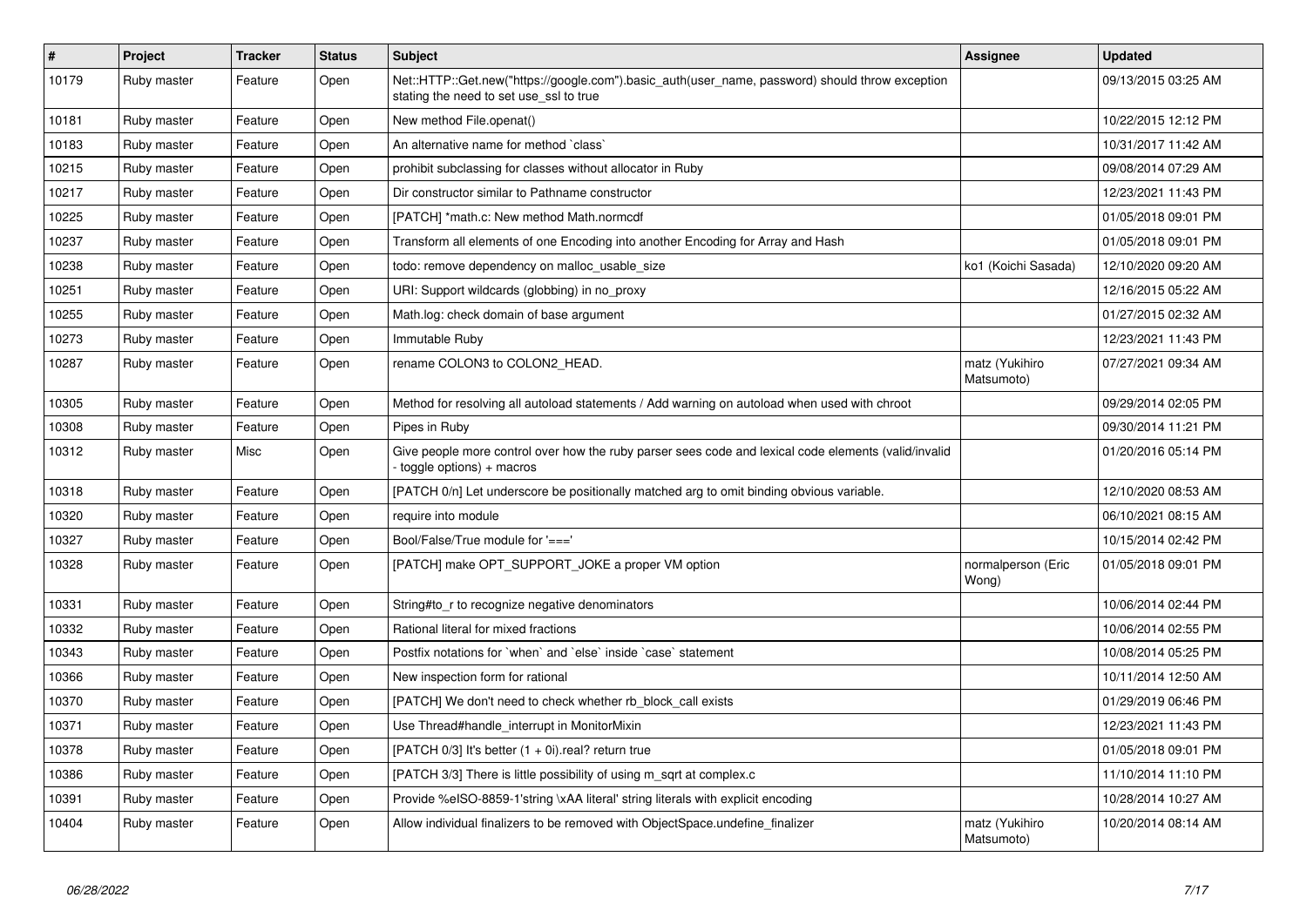| $\vert$ # | Project     | <b>Tracker</b> | <b>Status</b> | Subject                                                                                   | Assignee                     | <b>Updated</b>      |
|-----------|-------------|----------------|---------------|-------------------------------------------------------------------------------------------|------------------------------|---------------------|
| 10416     | Ruby master | <b>Bug</b>     | Open          | Create mechanism for updating of Unicode data files downstreams when we want              | nobu (Nobuyoshi<br>Nakada)   | 10/08/2021 06:40 AM |
| 10423     | Ruby master | Feature        | Open          | [PATCH] opt_str_lit*: avoid literal string allocations                                    | ko1 (Koichi Sasada)          | 01/05/2018 09:01 PM |
| 10424     | Ruby master | Misc           | Open          | Error message when sorting NaN                                                            |                              | 10/25/2014 02:13 PM |
| 10425     | Ruby master | Feature        | Open          | A predicate method to tell if a number is near another                                    |                              | 10/26/2014 01:47 AM |
| 10426     | Ruby master | Feature        | Open          | A predicate to express congruence                                                         |                              | 11/14/2014 02:11 AM |
| 10436     | Ruby master | Bug            | Open          | ruby -c and ripper inconsistency: m(&nil) {}                                              |                              | 08/27/2019 12:08 AM |
| 10455     | Ruby master | Feature        | Open          | [PATCH 0/n] Combine interface for creating new matrix                                     |                              | 10/29/2014 10:17 PM |
| 10473     | Ruby master | Feature        | Open          | Change Date#to_datetime to use local time                                                 |                              | 07/23/2021 07:08 PM |
| 10474     | Ruby master | Feature        | Open          | [PATCH 1/1] Refactoring math.c (Combined some macros into one macro)                      |                              | 11/10/2014 10:29 PM |
| 10477     | Ruby master | Feature        | Open          | Implicit interfaces                                                                       |                              | 12/23/2021 11:43 PM |
| 10489     | Ruby master | Feature        | Open          | Add inherit method for clearer and multiple inheritance                                   | matz (Yukihiro<br>Matsumoto) | 12/10/2020 08:53 AM |
| 10498     | Ruby master | Feature        | Open          | Make `loop` yield a counter                                                               | matz (Yukihiro<br>Matsumoto) | 01/05/2018 09:01 PM |
| 10503     | Ruby master | Feature        | Open          | introduce InvalidPercentEncoding error for failed URI parsing                             |                              | 01/05/2018 09:01 PM |
| 10505     | Ruby master | Feature        | Open          | [PATCH 2/n] DDDDDDDD./Object#eql? with block. (ja/en)                                     |                              | 11/13/2014 05:52 PM |
| 10513     | Ruby master | Misc           | Open          | instance_eval yields the receiver, but is documented to yield no arguments                | zzak (Zachary Scott)         | 11/14/2014 10:29 PM |
| 10519     | Ruby master | Feature        | Open          | <b>TLS Renegotiation</b>                                                                  |                              | 09/13/2015 03:29 AM |
| 10528     | Ruby master | Feature        | Open          | Allow line breaks instead of commas in arrays, hashes, argument lists, etc.               |                              | 12/23/2021 11:43 PM |
| 10541     | Ruby master | Misc           | Open          | Remove shorthand string interpolation syntax                                              | matz (Yukihiro<br>Matsumoto) | 10/08/2015 05:44 PM |
| 10548     | Ruby master | Feature        | Open          | remove callcc (Callcc is now going obsoleted. Please use Fiber.)                          |                              | 04/18/2022 09:07 AM |
| 10549     | Ruby master | Feature        | Open          | Deprecate each_with_index and each_with_object in favor of with_index and with_object     | matz (Yukihiro<br>Matsumoto) | 07/27/2021 11:09 AM |
| 10552     | Ruby master | Feature        | Open          | [PATCH] Add Enumerable#frequencies and Enumerable#relative_frequencies                    |                              | 11/30/2014 11:56 AM |
| 10561     | Ruby master | Feature        | Open          | Improve function of Thread::Backtrace::Location #path and #absolute_path                  |                              | 09/24/2020 09:39 AM |
| 10574     | Ruby master | Feature        | Open          | Add String#Ichomp and String.Ichomp!                                                      | matz (Yukihiro<br>Matsumoto) | 12/15/2014 04:34 PM |
| 10580     | Ruby master | Bug            | Open          | TestProcess#test_deadlock_by_signal_at_forking fails on ARM                               | akr (Akira Tanaka)           | 12/30/2019 03:00 AM |
| 10585     | Ruby master | Feature        | Open          | struct: speedup struct.attr = v for first 10 attributes and struct[:attr] for big structs |                              | 06/30/2015 08:18 PM |
| 10589     | Ruby master | Feature        | Open          | [TracePoint API] Make THREAD {BEGIN, END} events return some context information          |                              | 12/11/2014 04:27 PM |
| 10602     | Ruby master | Feature        | Open          | Support multithreaded profiling                                                           |                              | 07/09/2019 01:24 AM |
| 10628     | Ruby master | Misc           | Open          | Peformance of URI module                                                                  | naruse (Yui NARUSE)          | 12/26/2014 04:08 PM |
| 10634     | Ruby master | Feature        | Open          | Baselining with Benchmark                                                                 |                              | 12/23/2021 11:43 PM |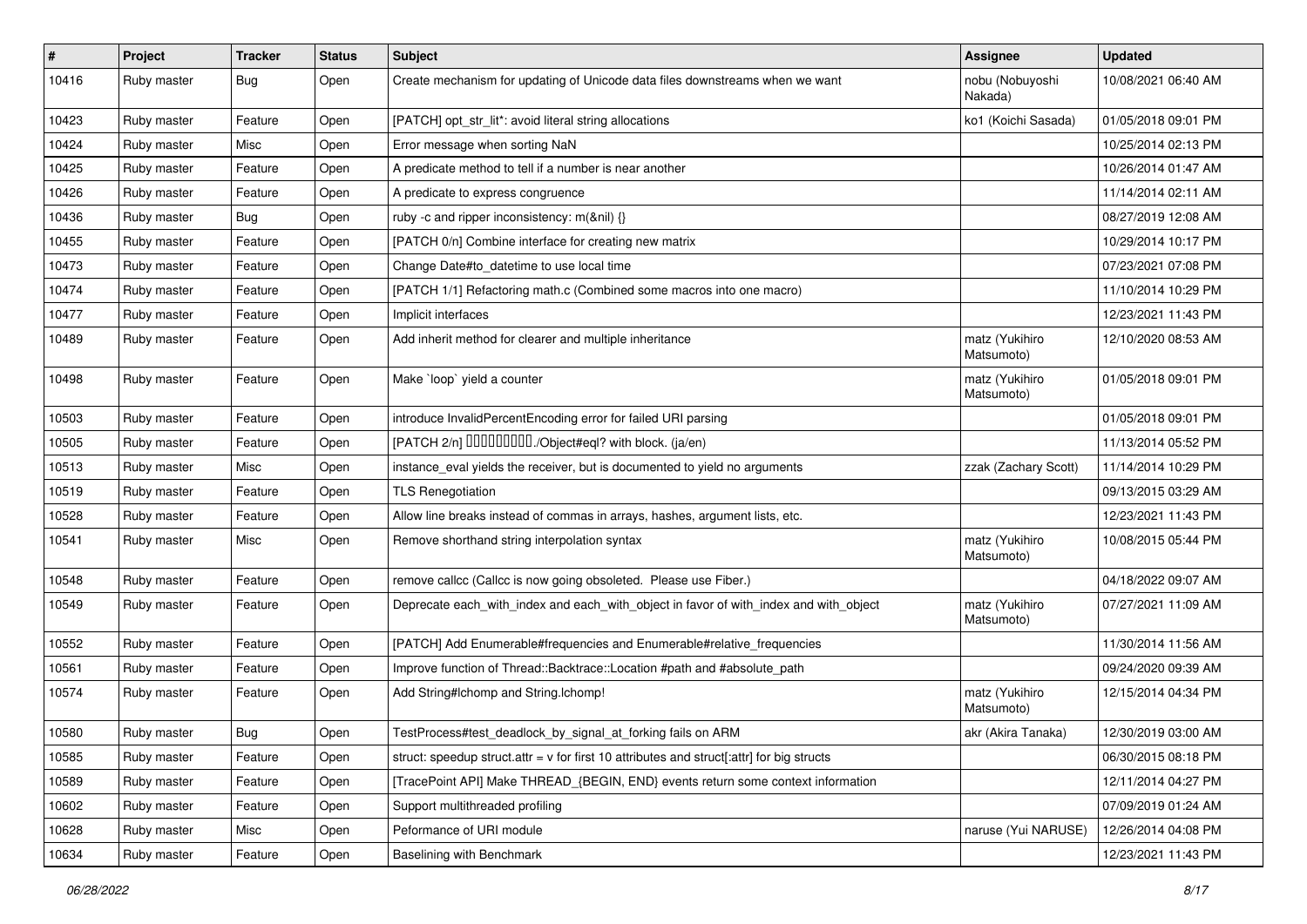| $\vert$ # | Project     | <b>Tracker</b> | <b>Status</b> | <b>Subject</b>                                                                     | <b>Assignee</b>              | <b>Updated</b>      |
|-----------|-------------|----------------|---------------|------------------------------------------------------------------------------------|------------------------------|---------------------|
| 10645     | Ruby master | Feature        | Open          | Consider adding support of .first to MatchData object like MatchData[0]            |                              | 12/25/2014 06:50 AM |
| 10658     | Ruby master | Feature        | Open          | ThreadGroup local variables                                                        |                              | 01/28/2016 07:20 AM |
| 10663     | Ruby master | Feature        | Open          | Consider adding support for String input to File. methods                          |                              | 01/05/2015 12:47 AM |
| 10683     | Ruby master | Feature        | Open          | fix inconsistent behavior of Kernel. Hash()                                        |                              | 01/02/2015 06:00 AM |
| 10701     | Ruby master | Feature        | Open          | Class: Array 2 New methods                                                         |                              | 01/08/2015 07:21 AM |
| 10726     | Ruby master | Feature        | Open          | [PATCH 4/4] * New methods: Set#power                                               |                              | 01/28/2015 07:48 AM |
| 10728     | Ruby master | Feature        | Open          | Warning for Fixnum#size to use RbConfig::SIZEOF['long']                            |                              | 01/11/2015 04:23 PM |
| 10729     | Ruby master | Feature        | Open          | Array method to subtract in place                                                  |                              | 01/11/2015 02:29 PM |
| 10755     | Ruby master | Feature        | Open          | Use rb_define_alias instead of rb_define_method for rb_cHash                       |                              | 07/27/2021 11:09 AM |
| 10770     | Ruby master | Feature        | Open          | chr and ord behavior for ill-formed byte sequences and surrogate code points       |                              | 01/22/2015 10:19 AM |
| 10783     | Ruby master | Misc           | Open          | String#concat has an "appending" behavior                                          |                              | 08/08/2018 03:08 AM |
| 10793     | Ruby master | Feature        | Open          | Infrastructure/Release-Management: Sign releases                                   |                              | 02/12/2016 09:20 PM |
| 10829     | Ruby master | Feature        | Open          | Add to_proc method to the Array class                                              |                              | 12/23/2021 11:43 PM |
| 10851     | Ruby master | Feature        | Open          | Introduce Regexp#fetch                                                             |                              | 02/13/2015 11:15 AM |
| 10863     | Ruby master | Feature        | Open          | allow protected class methods to be callable from instance methods                 |                              | 04/01/2015 06:11 PM |
| 10869     | Ruby master | Feature        | Open          | Add support for option to pre-compile Ruby files                                   |                              | 02/23/2015 11:08 AM |
| 10879     | Ruby master | Feature        | Open          | UnboundMethod#to_proc                                                              |                              | 02/21/2015 07:56 PM |
| 10882     | Ruby master | Feature        | Open          | Provide Levenshtein distance implementation as part of stdlib                      |                              | 02/26/2015 03:56 PM |
| 10927     | Ruby master | Feature        | Open          | [PATCH] Add default empty string to string replacements                            |                              | 03/04/2015 10:49 AM |
| 10932     | Ruby master | Feature        | Open          | Enabling allocation tracing as early as possible                                   | ko1 (Koichi Sasada)          | 06/13/2015 07:54 AM |
| 10949     | Ruby master | Feature        | Open          | Time is WB unprotected                                                             |                              | 07/23/2015 05:55 PM |
| 10983     | Ruby master | Misc           | Open          | Why blocks make Ruby methods 439% slower?                                          |                              | 11/10/2015 06:21 AM |
| 11026     | Ruby master | Feature        | Open          | How atomic should dynamic regexp with "once" flag be?                              |                              | 12/23/2021 11:43 PM |
| 11064     | Ruby master | <b>Bug</b>     | Open          | #singleton_methods for objects with special singleton_class returns an empty array |                              | 01/31/2022 05:02 AM |
| 11100     | Ruby master | Feature        | Open          | Permit multiple captures with String[Regexp, ]                                     |                              | 01/24/2016 08:42 AM |
| 11122     | Ruby master | Feature        | Open          | exception-free non-blocking Queue/SizedQueue operations                            | matz (Yukihiro<br>Matsumoto) | 05/06/2015 08:53 PM |
| 11129     | Ruby master | Feature        | Open          | block-level hash destructuring only works for the last argument                    |                              | 07/07/2019 05:11 AM |
| 11142     | Ruby master | <b>Bug</b>     | Open          | Command line argument parser on windows handles double quotes inconsistently.      | usa (Usaku<br>NAKAMURA)      | 05/12/2015 04:09 PM |
| 11148     | Ruby master | Feature        | Open          | Add a way to require files, but not raise an exception when the file isn't found   |                              | 05/13/2015 05:57 PM |
| 11174     | Ruby master | <b>Bug</b>     | Open          | threads memory leak                                                                | ko1 (Koichi Sasada)          | 06/17/2019 03:17 PM |
| 11177     | Ruby master | <b>Bug</b>     | Open          | <b>DATALEOFILILILILILI</b>                                                         |                              | 05/25/2015 03:49 AM |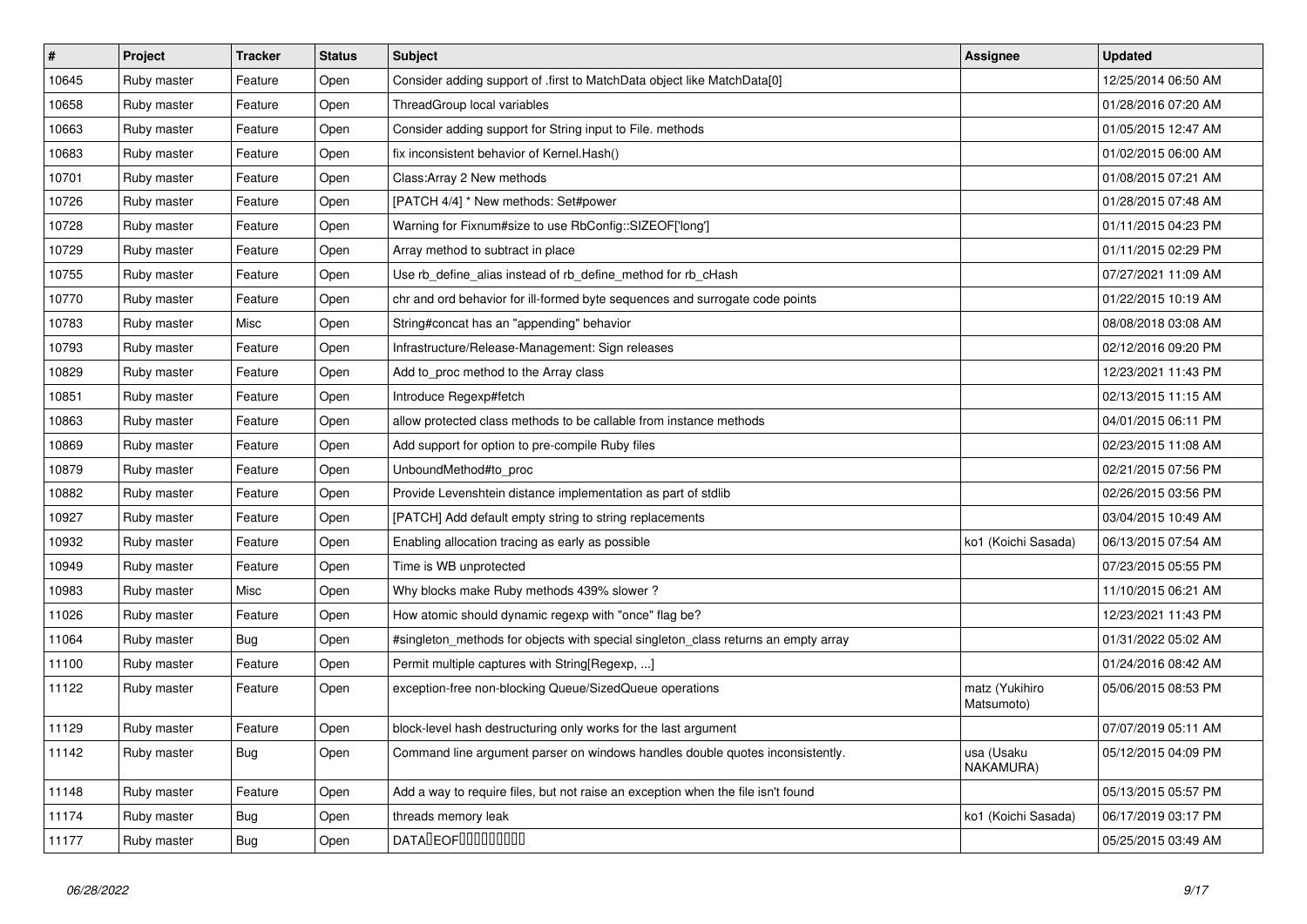| $\vert$ # | Project     | <b>Tracker</b> | <b>Status</b> | Subject                                                                                                               | Assignee                     | <b>Updated</b>      |
|-----------|-------------|----------------|---------------|-----------------------------------------------------------------------------------------------------------------------|------------------------------|---------------------|
| 11181     | Ruby master | Feature        | Open          | Add a line directive to Ruby                                                                                          | matz (Yukihiro<br>Matsumoto) | 01/26/2016 02:04 AM |
| 11183     | Ruby master | <b>Bug</b>     | Open          |                                                                                                                       |                              | 05/26/2015 08:32 AM |
| 11230     | Ruby master | <b>Bug</b>     | Open          | Should rb_struct_s_members() be public API?                                                                           |                              | 04/17/2021 05:06 PM |
| 11262     | Ruby master | Feature        | Open          | Make more objects behave like "Functions"                                                                             |                              | 12/28/2019 09:47 PM |
| 11273     | Ruby master | Feature        | Open          | [PATCH] Make it possible to `load` from a FIFO file                                                                   |                              | 07/23/2019 05:45 PM |
| 11292     | Ruby master | Feature        | Open          | objspace: Dump type of special consts                                                                                 | tmm1 (Aman Karmani)          | 06/22/2015 04:22 AM |
| 11295     | Ruby master | Misc           | Open          | Request for comments about error messages                                                                             |                              | 10/22/2015 09:12 AM |
| 11299     | Ruby master | Feature        | Open          | [PATCH] use Array instead of custom struct for generic ivars                                                          | normalperson (Eric<br>Wong)  | 06/24/2015 12:38 AM |
| 11305     | Ruby master | Feature        | Open          | [ipaddr] include the IP address in question within the InvalidAddressError exception message                          |                              | 06/25/2015 04:25 AM |
| 11307     | Ruby master | Feature        | Open          | exception-free non-blocking Queue#pop                                                                                 | matz (Yukihiro<br>Matsumoto) | 06/25/2015 11:06 PM |
| 11309     | Ruby master | Feature        | Open          | Iterator over string matches                                                                                          |                              | 07/01/2015 08:35 AM |
| 11312     | Ruby master | Feature        | Open          | Add Resolv::DNS::Resource::IN::SPF                                                                                    | akr (Akira Tanaka)           | 07/01/2015 03:26 AM |
| 11315     | Ruby master | Feature        | Open          | [PATCH] Add Array#^ for parity with other set-like operations.                                                        |                              | 06/29/2015 05:05 AM |
| 11323     | Ruby master | Feature        | Open          | Documentation update on how uniq works / guarantee of order                                                           |                              | 07/02/2015 03:34 AM |
| 11347     | Ruby master | Feature        | Open          | Errors with cause not reported properly to console                                                                    |                              | 07/15/2015 04:39 PM |
| 11355     | Ruby master | Misc           | Open          | Exceptions inheriting from Timeout:: Error should behave the same way                                                 |                              | 07/15/2015 04:59 PM |
| 11361     | Ruby master | Feature        | Open          | proposal for easy method to nil-guard for generated variable name.                                                    |                              | 02/21/2016 12:01 PM |
| 11373     | Ruby master | Feature        | Open          | Add command line option to query valid values for --dump                                                              |                              | 07/27/2021 11:09 AM |
| 11388     | Ruby master | Feature        | Open          | SMTP Service Extension for Delivery Status Notifications                                                              |                              | 02/06/2018 11:37 AM |
| 11390     | Ruby master | Feature        | Open          | Allow symbols starting with numbers                                                                                   | matz (Yukihiro<br>Matsumoto) | 08/14/2015 05:23 AM |
| 11415     | Ruby master | Feature        | Open          | autoload with a Proc                                                                                                  |                              | 10/21/2015 08:38 PM |
| 11428     | Ruby master | Feature        | Open          | system/exec/etc. should to_s their argument to restore Pathname functionality as it was in 1.8                        |                              | 11/06/2016 02:17 AM |
| 11429     | Ruby master | Feature        | Open          | Local variable assignment via regex $==$                                                                              |                              | 08/10/2015 11:26 PM |
| 11431     | Ruby master | Feature        | Open          | [PATCH] rb_parser_compile_*: remove volatile arg                                                                      |                              | 07/27/2021 07:27 AM |
| 11438     | Ruby master | <b>Bug</b>     | Open          | native thread init stack() get machine.stack_start unequal to thread's stack start address, x86 win32                 | cruby-windows                | 08/13/2015 07:31 AM |
| 11446     | Ruby master | Feature        | Open          | Possible work around for the requirement to supplying arguments like this: .map(&:method,<br><arguments>)</arguments> |                              | 08/14/2015 04:40 PM |
| 11475     | Ruby master | Feature        | Open          | AST transforms                                                                                                        |                              | 08/21/2015 11:14 AM |
| 11500     | Ruby master | Feature        | Open          | [RFC] rename Queue to UnboundedQueue                                                                                  |                              | 07/19/2021 07:48 AM |
| 11507     | Ruby master | Feature        | Open          | Net::HTTP should use TCP_CORK or TCP_NOPUSH to avoid fragmenting packets                                              |                              | 09/04/2015 09:47 AM |
| 11514     | Ruby master | Bug            | Open          | AIX6.1 - Ruby 2.2.3 - Segmentation fault in :byteslice                                                                |                              | 09/18/2015 07:39 AM |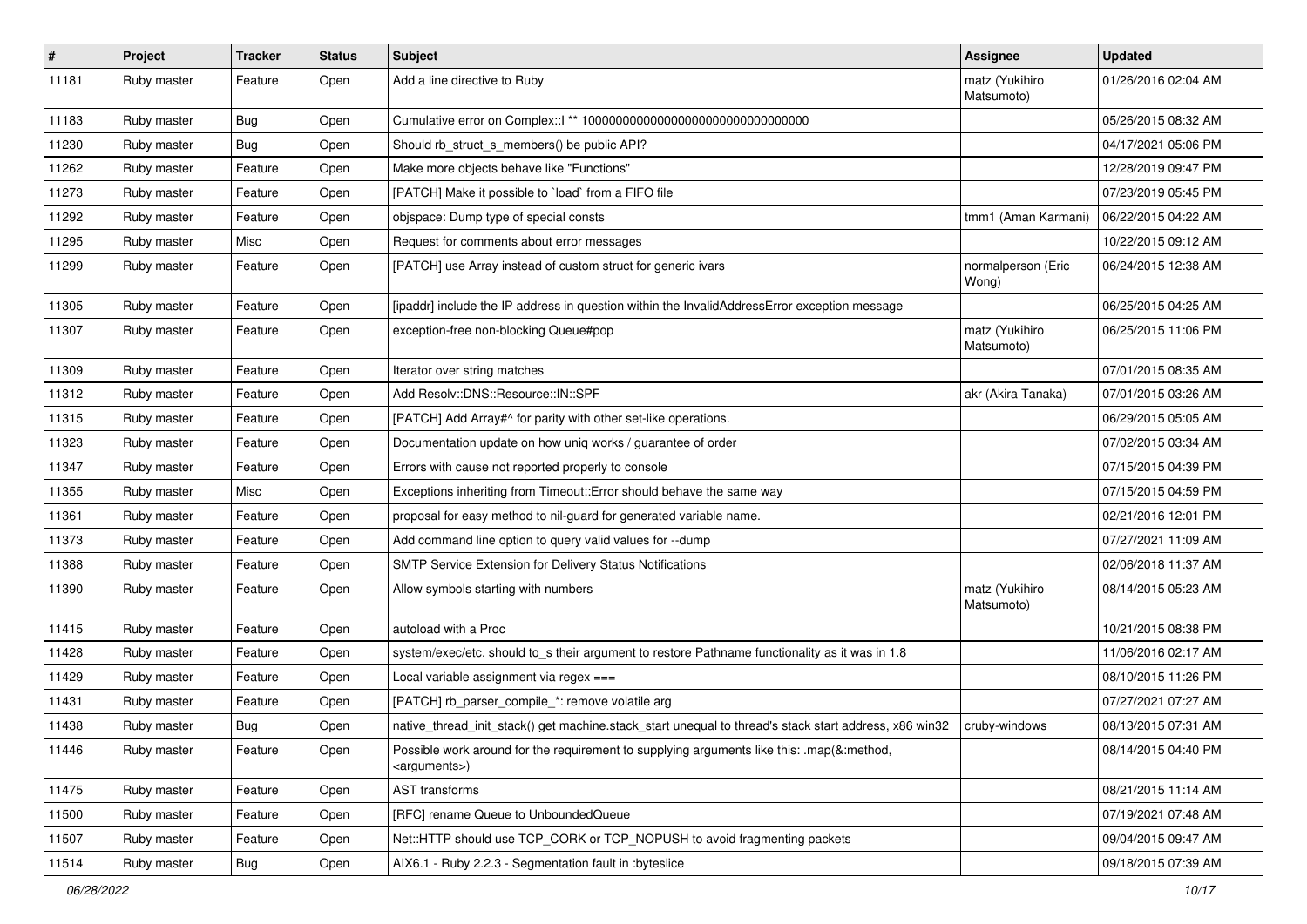| $\vert$ # | Project     | <b>Tracker</b> | <b>Status</b> | <b>Subject</b>                                                                               | <b>Assignee</b>              | <b>Updated</b>      |
|-----------|-------------|----------------|---------------|----------------------------------------------------------------------------------------------|------------------------------|---------------------|
| 11517     | Ruby master | Feature        | Open          | Queue enhancement - conditional pop                                                          | matz (Yukihiro<br>Matsumoto) | 09/17/2015 09:02 PM |
| 11518     | Ruby master | Feature        | Open          | Queue enhancement - promote! and promote all!                                                | matz (Yukihiro<br>Matsumoto) | 09/17/2015 08:40 PM |
| 11539     | Ruby master | Feature        | Open          | Support explicit declaration of volatile instance variables                                  |                              | 01/26/2021 03:30 PM |
| 11550     | Ruby master | Feature        | Open          | Current behaviour of super() is dangerous in the presence of more than one included modules. |                              | 01/20/2016 08:44 AM |
| 11570     | Ruby master | Misc           | Open          | Clarify autoload chaining behavior                                                           |                              | 10/06/2015 04:52 PM |
| 11577     | Ruby master | Feature        | Open          | Add encodeURIComponent compatible API for URI                                                |                              | 10/09/2015 01:40 PM |
| 11582     | Ruby master | <b>Bug</b>     | Open          | On Solaris, Rational#** returns -Infinity for Rational(0) when passed a negative Float       |                              | 10/13/2015 03:12 AM |
| 11583     | Ruby master | Feature        | Open          | Add File#unlink                                                                              |                              | 10/12/2015 05:40 AM |
| 11588     | Ruby master | Feature        | Open          | Implement structured warnings                                                                |                              | 12/06/2015 08:48 PM |
| 11597     | Ruby master | Feature        | Open          | Add Linux-specific setfsuid(2)/setfsgid(2)                                                   |                              | 10/15/2015 10:08 PM |
| 11599     | Ruby master | Feature        | Open          | Dump entries of hash in ObjectSpace                                                          | tmm1 (Aman Karmani)          | 11/24/2015 05:52 PM |
| 11627     | Ruby master | Feature        | Open          | make `nonzero` an alias of `nonzero?`                                                        | matz (Yukihiro<br>Matsumoto) | 12/23/2021 11:43 PM |
| 11629     | Ruby master | Feature        | Open          | Implement Enhanced Mail System Status Codes (rfc1893)                                        |                              | 10/28/2015 10:38 AM |
| 11630     | Ruby master | Feature        | Open          | possibility to serialize Proc or Lambda                                                      |                              | 11/23/2015 01:34 PM |
| 11634     | Ruby master | Feature        | Open          | [PATCH] variable.c (rb_global_tbl): convert to id_table                                      |                              | 10/29/2015 08:11 PM |
| 11660     | Ruby master | Feature        | Open          | a falsy value (similar to js undefined) that facilitates forwarding of default arguments     |                              | 11/05/2019 07:33 PM |
| 11665     | Ruby master | Feature        | Open          | Support nested functions for better code organization                                        |                              | 11/16/2016 03:06 PM |
| 11670     | Ruby master | Feature        | Open          | Show warning to make nested def obsolete                                                     | nobu (Nobuyoshi<br>Nakada)   | 11/09/2015 07:40 AM |
| 11690     | Ruby master | Feature        | Open          | Update Hash during multiple assignment                                                       |                              | 12/10/2015 12:26 PM |
| 11694     | Ruby master | Feature        | Open          | Numeric#nonpositive?, nonnegative?                                                           |                              | 11/16/2015 12:56 AM |
| 11700     | Ruby master | Feature        | Open          | positive flags for reverse lookup to socket                                                  |                              | 11/17/2015 02:48 AM |
| 11710     | Ruby master | Feature        | Open          | [PATCH] Replace Set#merge with Set#merge! and make Set#merge non-mutating.                   | knu (Akinori MUSHA)          | 11/18/2015 07:28 PM |
| 11723     | Ruby master | Feature        | Open          | CGI library should give access to raw request body                                           |                              | 11/20/2015 07:06 PM |
| 11735     | Ruby master | Feature        | Open          | Porting String#squish and String#squish! from Ruby on Rails' Active Support                  | matz (Yukihiro<br>Matsumoto) | 06/24/2016 08:02 AM |
| 11781     | Ruby master | Feature        | Open          | Would it be possible to alias .prepend() towards .unshift() for class Array by default?      |                              | 12/09/2015 12:46 PM |
| 11783     | Ruby master | Misc           | Open          | Do you have any idea if you have a budgets?                                                  |                              | 05/16/2019 09:06 PM |
| 11786     | Ruby master | Feature        | Open          | [PATCH] micro-optimize case dispatch even harder                                             |                              | 12/09/2015 09:58 AM |
| 11796     | Ruby master | Feature        | Open          | [PATCH] Refactor reduce call get_stat()                                                      |                              | 12/09/2015 02:33 PM |
| 11808     | Ruby master | Bug            | Open          | Different behavior between Enumerable#grep and Array#grep                                    | ko1 (Koichi Sasada)          | 10/26/2020 04:36 AM |
| 11815     | Ruby master | Feature        | Open          | Proposal for method `Array#difference`                                                       |                              | 07/20/2020 11:34 PM |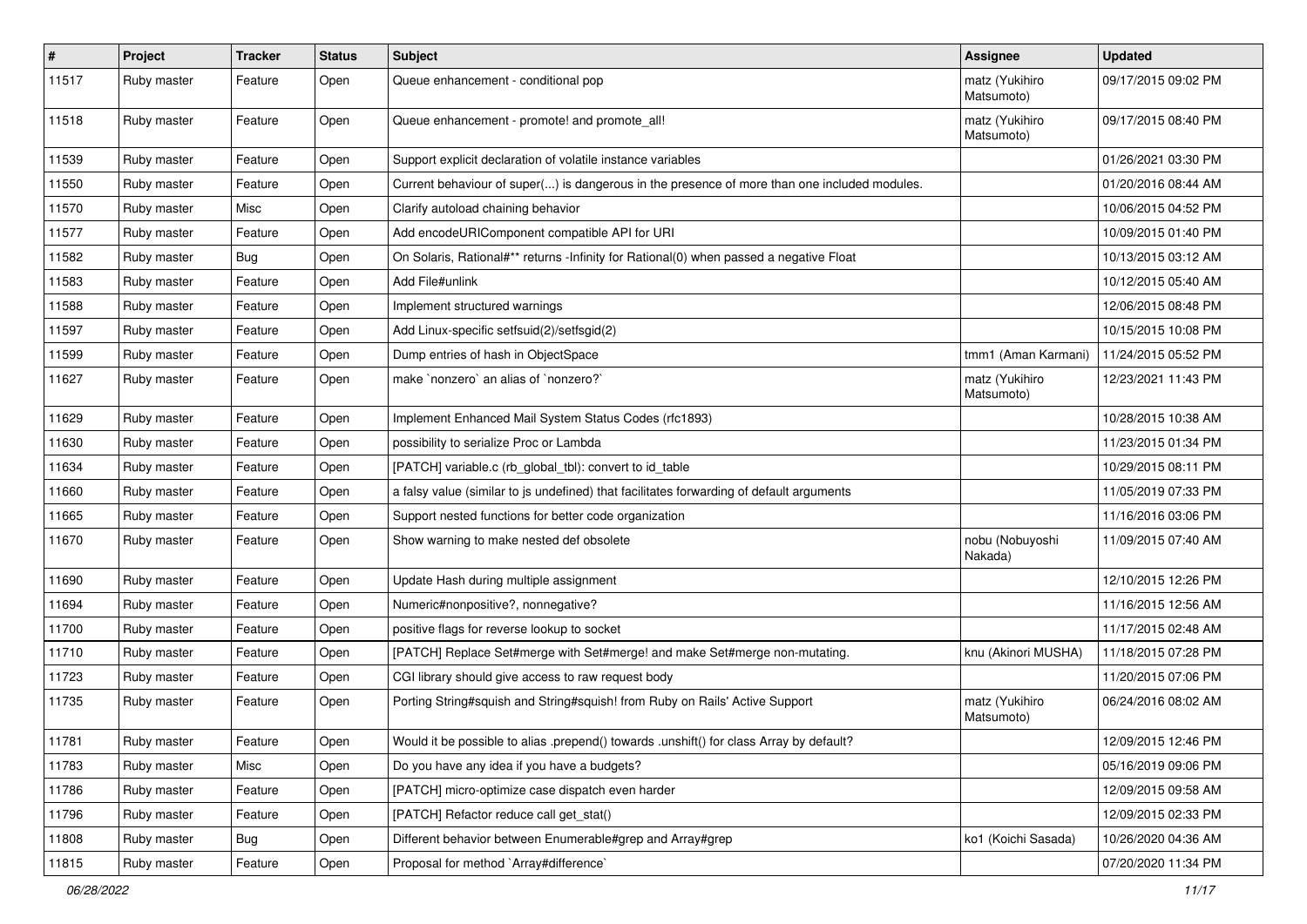| $\sharp$ | Project     | <b>Tracker</b> | <b>Status</b> | <b>Subject</b>                                                                                                                              | <b>Assignee</b>              | <b>Updated</b>      |
|----------|-------------|----------------|---------------|---------------------------------------------------------------------------------------------------------------------------------------------|------------------------------|---------------------|
| 11817    | Ruby master | Feature        | Open          | map.parallel                                                                                                                                |                              | 12/15/2015 04:28 AM |
| 11840    | Ruby master | Bug            | Open          | Error with "make check" on Cygwin                                                                                                           | cruby-cygwin                 | 05/19/2022 08:20 AM |
| 11868    | Ruby master | Feature        | Open          | Proposal for RubyVM::InstructionSequence.compile to return an object containing the syntax error<br>information currently written to STDERR |                              | 04/21/2016 05:49 AM |
| 11882    | Ruby master | Feature        | Open          | Map or NamedMap                                                                                                                             | matz (Yukihiro<br>Matsumoto) | 01/17/2021 01:31 PM |
| 11917    | Ruby master | Feature        | Open          | Add Range#length as an alias for size                                                                                                       |                              | 01/30/2016 07:01 AM |
| 11923    | Ruby master | Feature        | Open          | Put Struct accessors into separate module to allow redefining them in Struct.new's block                                                    |                              | 05/17/2016 06:37 AM |
| 11927    | Ruby master | Feature        | Open          | Return value for `Module#include` and `Module#prepend`                                                                                      |                              | 09/02/2020 12:40 AM |
| 11939    | Ruby master | Feature        | Open          | Syntax sugar to apply a method replace a variable                                                                                           |                              | 01/04/2016 09:49 AM |
| 11987    | Ruby master | Feature        | Open          | daemons can't show the backtrace of rb_bug                                                                                                  |                              | 01/13/2016 10:58 AM |
| 12006    | Ruby master | Feature        | Open          | return IO object from IO#print, IO#puts, IO#close_read, IO#close_write,                                                                     |                              | 01/21/2016 12:42 PM |
| 12008    | Ruby master | Feature        | Open          | Immutable object graphs (a.k.a. deep freeze)                                                                                                |                              | 06/27/2019 10:29 PM |
| 12017    | Ruby master | Feature        | Open          | [PATCH] dedupe string keys from Marshal.load                                                                                                |                              | 01/25/2016 09:02 AM |
| 12019    | Ruby master | Feature        | Open          | Better low-level support for writing concurrent libraries                                                                                   | matz (Yukihiro<br>Matsumoto) | 12/23/2021 11:43 PM |
| 12021    | Ruby master | Feature        | Open          | Final instance variables                                                                                                                    |                              | 12/23/2021 11:43 PM |
| 12023    | Ruby master | Feature        | Open          | Allow ivars to be used as method arguments                                                                                                  |                              | 01/27/2016 09:58 AM |
| 12034    | Ruby master | Feature        | Open          | RegExp does not respect file encoding directive                                                                                             |                              | 02/13/2016 06:41 PM |
| 12041    | Ruby master | Feature        | Open          | Change the initializer of NameError to take a receiver as the third argument                                                                |                              | 02/12/2016 05:37 AM |
| 12057    | Ruby master | Feature        | Open          | Allow methods with 'yield' to be called without a block                                                                                     |                              | 12/23/2021 11:43 PM |
| 12059    | Ruby master | Feature        | Open          | 'Array#single?', 'Hash#single?'                                                                                                             |                              | 02/10/2016 04:02 AM |
| 12064    | Ruby master | Feature        | Open          | Make creation of enc/unicode/casefold.h automatic again                                                                                     | nobu (Nobuyoshi<br>Nakada)   | 02/12/2016 06:13 AM |
| 12077    | Ruby master | Feature        | Open          | Consolidate SSLSocket interface with TCPSocket                                                                                              |                              | 05/17/2016 06:37 AM |
| 12080    | Ruby master | Feature        | Open          | Enumerable#first, Array#last with block                                                                                                     |                              | 04/20/2016 03:51 AM |
| 12083    | Ruby master | Feature        | Open          | \$_ and \$~ by Binding#local_variable_{get,set}                                                                                             |                              | 02/18/2016 04:35 AM |
| 12084    | Ruby master | Feature        | Open          | Class#instance`                                                                                                                             |                              | 12/14/2021 08:52 PM |
| 12086    | Ruby master | Feature        | Open          | using: option for instance_eval etc.                                                                                                        |                              | 12/29/2019 07:46 PM |
| 12094    | Ruby master | Feature        | Open          | parameterized property assignment: $o.prop(arg) = 1$                                                                                        |                              | 03/17/2016 07:05 AM |
| 12110    | Ruby master | Feature        | Open          | Create a method to avoid vacuous truth?                                                                                                     |                              | 03/12/2016 08:01 AM |
| 12113    | Ruby master | Feature        | Open          | Global method inside Delegator causes NameError                                                                                             |                              | 03/01/2016 01:58 AM |
| 12114    | Ruby master | Feature        | Open          | \$VERBOSE = true is being ignored                                                                                                           |                              | 02/26/2016 02:00 PM |
| 12115    | Ruby master | Feature        | Open          | Add Symbol#call to allow to_proc shorthand with arguments                                                                                   |                              | 11/16/2018 09:49 AM |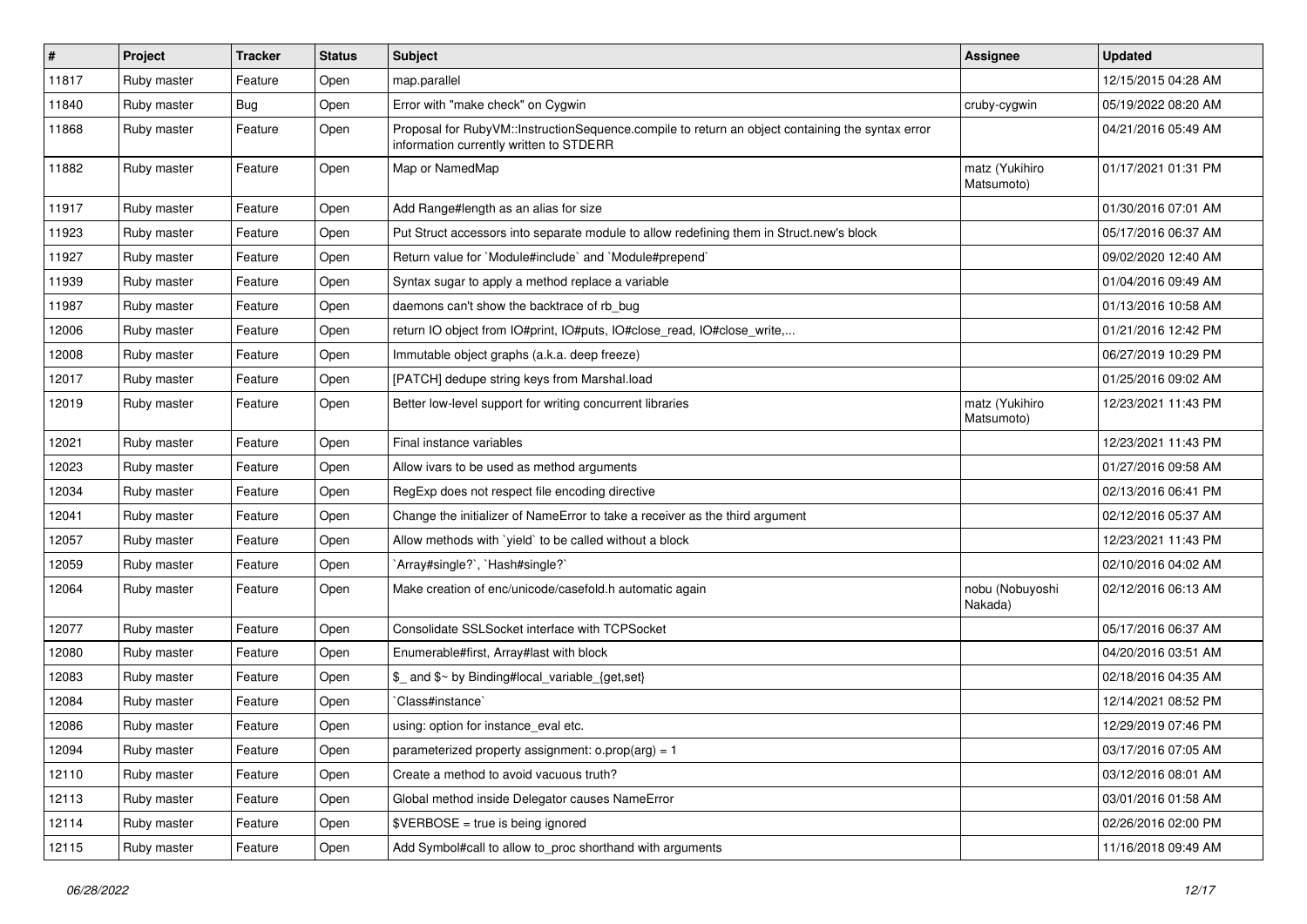| $\vert$ # | Project     | <b>Tracker</b> | <b>Status</b> | Subject                                                                                      | <b>Assignee</b>              | Updated             |
|-----------|-------------|----------------|---------------|----------------------------------------------------------------------------------------------|------------------------------|---------------------|
| 12116     | Ruby master | Feature        | Open          | `Fixnum#divmod`, `Bignum#divmod` with multiple arguments                                     |                              | 03/21/2016 02:00 PM |
| 12125     | Ruby master | Feature        | Open          | Proposal: Shorthand operator for Object#method                                               |                              | 01/07/2022 06:23 PM |
| 12129     | Ruby master | Feature        | Open          | syntactic sugar for dynamic method dispatch `object_expression:method_name_expression(1, 2)` |                              | 03/14/2016 01:35 AM |
| 12134     | Ruby master | Feature        | Open          | Comparison between 'true' and 'false'                                                        |                              | 03/15/2016 12:41 PM |
| 12141     | Ruby master | Feature        | Open          | send and __send_                                                                             |                              | 03/14/2016 01:32 AM |
| 12145     | Ruby master | Feature        | Open          | Aliashood between `size` and `length` is not consistent                                      |                              | 06/27/2019 10:02 PM |
| 12165     | Ruby master | Feature        | Open          | Hash#first. Hash#last                                                                        |                              | 03/12/2016 10:55 AM |
| 12173     | Ruby master | Feature        | Open          | `Time#till_now`                                                                              |                              | 03/16/2016 10:19 AM |
| 12179     | Ruby master | Bug            | Open          | Build failure due to VPATH expansion                                                         |                              | 04/14/2016 01:55 AM |
| 12211     | Ruby master | Feature        | Open          | introduce Date#first_of_month and Date#last_of_month                                         |                              | 03/26/2016 12:58 AM |
| 12214     | Ruby master | Feature        | Open          | Inconsistent behaviour and lack of warnings/errors when referencing duplicated _variables    |                              | 03/24/2016 04:58 PM |
| 12226     | Ruby master | Feature        | Open          | Dir.home with valid named user raises ArgumentError on Windows                               |                              | 05/08/2016 10:06 AM |
| 12244     | Ruby master | Feature        | Open          | Add a way to 'integer - integer % num'                                                       | matz (Yukihiro<br>Matsumoto) | 05/17/2016 06:05 AM |
| 12247     | Ruby master | Feature        | Open          | accept multiple arguments at Array#delete                                                    |                              | 04/04/2016 10:16 PM |
| 12262     | Ruby master | Feature        | Open          | Anti-loop                                                                                    |                              | 04/09/2016 05:30 AM |
| 12272     | Ruby master | Feature        | Open          | Accepting HTML entity name in string literal                                                 |                              | 04/13/2016 05:16 AM |
| 12277     | Ruby master | Misc           | Open          | Coding rule: colum number                                                                    |                              | 04/13/2016 06:32 PM |
| 12280     | Ruby master | <b>Bug</b>     | Open          | IO.copy_stream(IO, IO) fails with "pread() not implemented"                                  |                              | 04/28/2016 05:51 AM |
| 12282     | Ruby master | Feature        | Open          | Hash#dig! for repeated applications of Hash#fetch                                            |                              | 12/28/2018 05:31 AM |
| 12306     | Ruby master | Feature        | Open          | Implement String #blank? #present? and improve #strip and family to handle unicode           | matz (Yukihiro<br>Matsumoto) | 07/22/2018 10:55 PM |
| 12317     | Ruby master | Feature        | Open          | Name space of a module                                                                       |                              | 09/04/2016 04:59 PM |
| 12319     | Ruby master | Feature        | Open          | Module#const_get` does not accept symbol with nested name                                    |                              | 01/04/2020 07:24 PM |
| 12334     | Ruby master | Feature        | Open          | Final/Readonly Support for Fields / Instance Variables                                       |                              | 07/20/2016 01:49 AM |
| 12350     | Ruby master | Feature        | Open          | Introduce Array#find! that raises an error if element not found                              |                              | 07/19/2016 06:20 AM |
| 12378     | Ruby master | Feature        | Open          | arbitrary size Random.new_seed                                                               |                              | 05/13/2016 04:44 PM |
| 12380     | Ruby master | Feature        | Open          | 'Struct' as a subclass of 'Class'                                                            |                              | 05/14/2016 08:28 AM |
| 12403     | Ruby master | Feature        | Open          | Optimise Regexp#match?                                                                       |                              | 05/24/2016 05:54 AM |
| 12416     | Ruby master | Feature        | Open          | struct rb id table lacks mark function                                                       |                              | 09/22/2020 07:43 PM |
| 12435     | Ruby master | Feature        | Open          | Using connect nonblock to open TCP connections in Net::HTTP#connect                          |                              | 06/06/2016 12:42 AM |
| 12455     | Ruby master | Feature        | Open          | Add a way for class String to determine whether it has only numbers / digits or not          |                              | 07/20/2016 03:13 AM |
| 12482     | Ruby master | Feature        | Open          | ArgumentError.new(nil) should give a better description                                      |                              | 06/16/2016 04:18 AM |
| 12500     | Ruby master | <b>Bug</b>     | Open          | TestProcess#test_aspawn_too_long_path fails on mips with "argument too big"                  |                              | 12/29/2019 10:38 AM |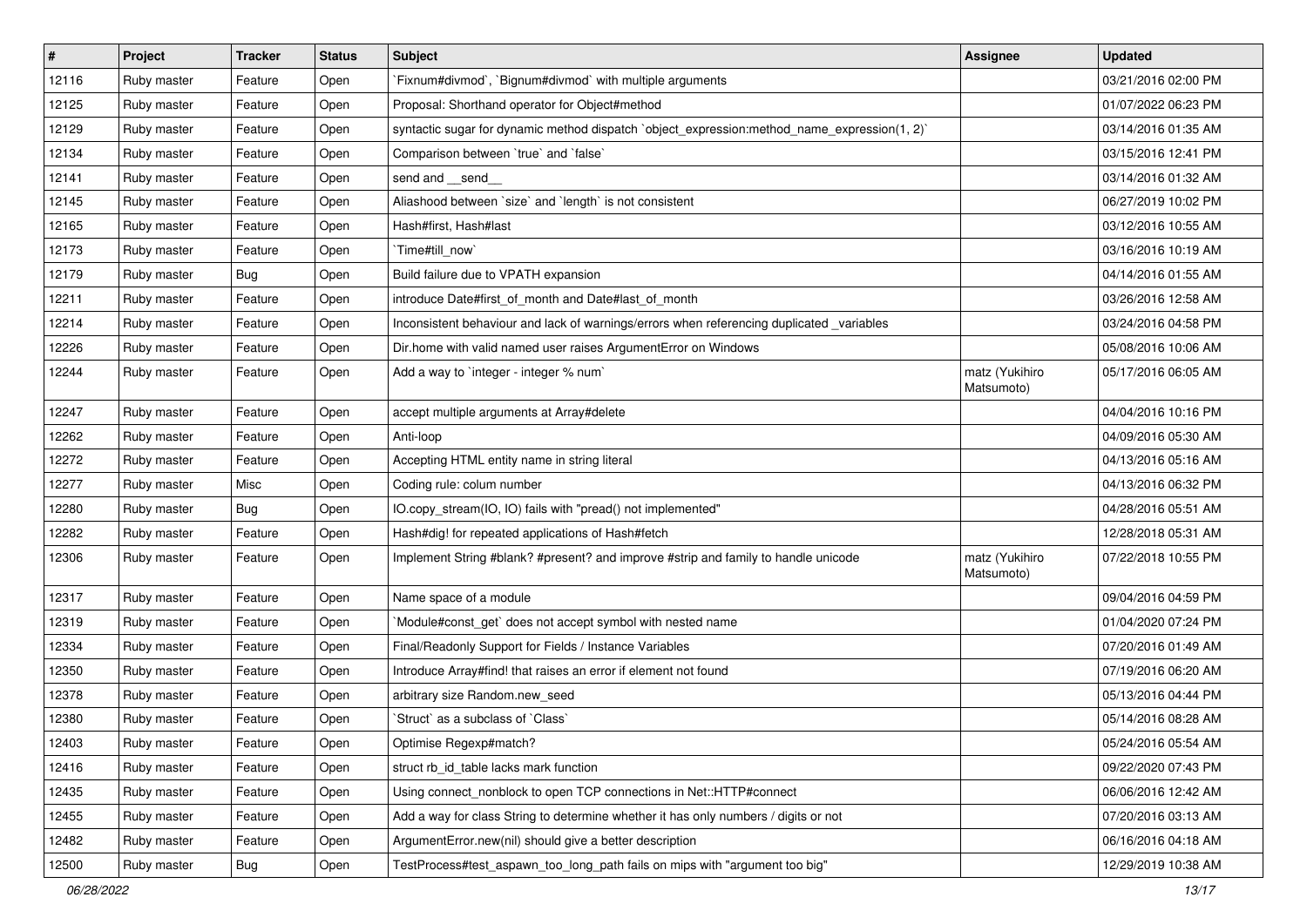| $\vert$ # | Project     | <b>Tracker</b> | <b>Status</b> | Subject                                                                                                     | <b>Assignee</b>      | <b>Updated</b>      |
|-----------|-------------|----------------|---------------|-------------------------------------------------------------------------------------------------------------|----------------------|---------------------|
| 12523     | Ruby master | Feature        | Open          | Object#values_at`                                                                                           |                      | 01/05/2020 03:44 PM |
| 12573     | Ruby master | Feature        | Open          | Introduce a straightforward way to discover whether a process is running                                    |                      | 04/19/2017 12:05 PM |
| 12586     | Ruby master | Feature        | Open          | Hash#sample                                                                                                 |                      | 08/10/2016 04:08 AM |
| 12589     | Ruby master | Feature        | Open          | VM performance improvement proposal                                                                         |                      | 02/20/2018 05:00 AM |
| 12595     | Ruby master | Misc           | Open          | Documentation                                                                                               |                      | 07/18/2016 04:39 PM |
| 12625     | Ruby master | Feature        | Open          | TypeError.assert, ArgumentError.assert                                                                      |                      | 08/10/2016 04:36 AM |
| 12648     | Ruby master | Feature        | Open          | Enumerable#sort_by` with descending option                                                                  |                      | 10/05/2017 10:24 AM |
| 12689     | Ruby master | <b>Bug</b>     | Open          | Thread isolation of $$~$ and $$$                                                                            |                      | 04/01/2021 08:51 PM |
| 12700     | Ruby master | Feature        | Open          | regexg heredoc support                                                                                      |                      | 11/24/2017 12:53 AM |
| 12731     | Ruby master | Feature        | Open          | rb_path_to_class should call custom const_defined? methods (take 2)                                         |                      | 07/25/2019 06:13 PM |
| 12751     | Ruby master | Misc           | Open          | Incompatibility of Ruby 3                                                                                   |                      | 09/14/2016 12:48 PM |
| 12755     | Ruby master | Feature        | Open          | optimize instruction sequence                                                                               |                      | 09/12/2016 07:05 AM |
| 12790     | Ruby master | Feature        | Open          | Better inspect for stdlib classes                                                                           |                      | 02/27/2017 08:36 PM |
| 12802     | Ruby master | Feature        | Open          | Add BLAKE2 support to Digest                                                                                |                      | 09/02/2019 05:58 AM |
| 12817     | Ruby master | Feature        | Open          | Consider adding method .sample() on class Hash (if this was not yet proposed)                               |                      | 10/11/2016 12:57 AM |
| 12843     | Ruby master | Feature        | Open          | Proposal to add a new method to class File in order to determine the name of the file without any<br>suffix |                      | 10/17/2016 08:56 AM |
| 12852     | Ruby master | <b>Bug</b>     | Open          | URI.parse can't handle non-ascii URIs                                                                       | akira (akira yamada) | 12/12/2016 06:39 PM |
| 12858     | Ruby master | Feature        | Open          | Supporting batch-requiring of files in ruby                                                                 |                      | 10/23/2016 08:05 AM |
| 12867     | Ruby master | Feature        | Open          | Add ability to check validity of a URL                                                                      |                      | 12/23/2021 11:43 PM |
| 12869     | Ruby master | Feature        | Open          | open-uri's open rejects `BOM' in encoding                                                                   |                      | 10/25/2016 05:06 AM |
| 12901     | Ruby master | Feature        | Open          | Anonymous functions without scope lookup overhead                                                           |                      | 01/01/2022 12:30 PM |
| 12928     | Ruby master | Feature        | Open          | Use socket conect_timeout in net stdlib for open_timeout                                                    |                      | 12/02/2019 09:20 PM |
| 12968     | Ruby master | Feature        | Open          | Allow default value via block for Integer(), Float() and Rational()                                         |                      | 06/28/2017 05:53 PM |
| 12969     | Ruby master | Feature        | Open          | Allow optional parameter in String#strip and related                                                        |                      | 01/20/2017 08:19 AM |
| 12985     | Ruby master | Feature        | Open          | HTTP should handle cookies                                                                                  |                      | 06/24/2019 10:38 PM |
| 12986     | Ruby master | Feature        | Open          | HTTP/request basic_auth context should be switched                                                          |                      | 06/24/2019 10:38 PM |
| 12992     | Ruby master | Feature        | Open          | ArgumentError if hostname is missing                                                                        |                      | 07/27/2021 11:40 AM |
| 13006     | Ruby master | Feature        | Open          | backtrace of thread killer                                                                                  |                      | 12/06/2016 01:11 AM |
| 13026     | Ruby master | Feature        | Open          | Public singleton methods                                                                                    |                      | 02/22/2017 06:53 PM |
| 13048     | Ruby master | Feature        | Open          | Better way to do Regexp.new(Regexp.escape("some string"))                                                   |                      | 01/20/2017 04:01 AM |
| 13072     | Ruby master | Misc           | Open          | Current state of date standard library                                                                      |                      | 09/02/2017 05:38 PM |
| 13095     | Ruby master | Feature        | Open          | [PATCH] io.c (rb_f_syscall): remove deprecation notice                                                      |                      | 03/26/2017 06:21 AM |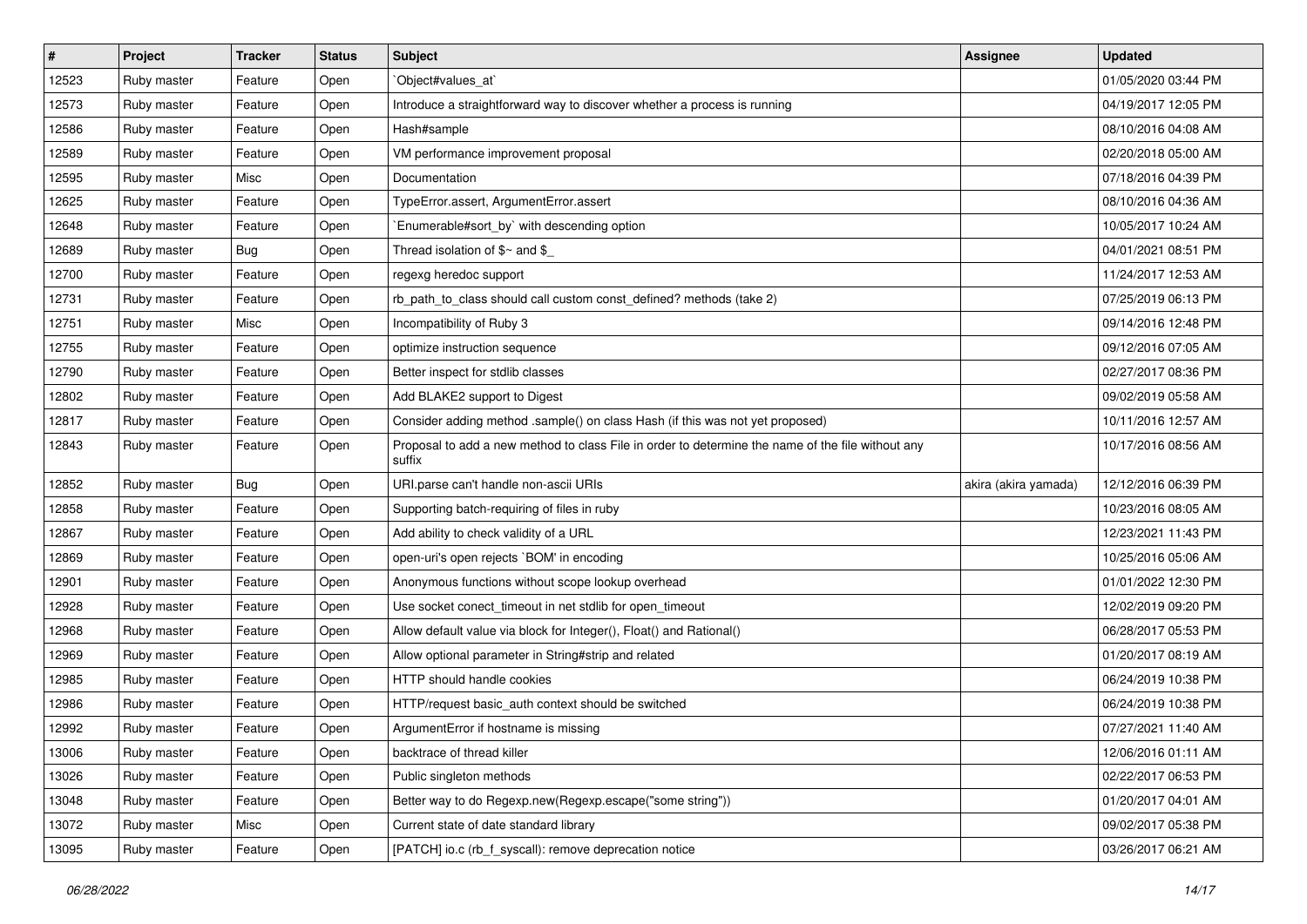| #     | Project     | <b>Tracker</b> | <b>Status</b> | Subject                                                                                | <b>Assignee</b>               | <b>Updated</b>      |
|-------|-------------|----------------|---------------|----------------------------------------------------------------------------------------|-------------------------------|---------------------|
| 13103 | Ruby master | Feature        | Open          | [PATCH] random.c: use "__NR_" syscall prefix on Linux (instead of "SYS_")              |                               | 01/11/2017 10:51 PM |
| 13108 | Ruby master | Feature        | Open          | [Doc Request] Explicitly document Range#sum                                            |                               | 01/05/2017 11:50 PM |
| 13124 | Ruby master | Feature        | Open          | Should #puts convert to external encoding?                                             |                               | 12/01/2017 06:45 PM |
| 13151 | Ruby master | Bug            | Open          | File.writable? doesn't report correctly if a directory is writable on Windows.         |                               | 01/23/2017 05:46 PM |
| 13153 | Ruby master | Feature        | Open          | Inconsistent sprintf formatting for 0 value                                            |                               | 09/29/2020 03:30 PM |
| 13164 | Ruby master | <b>Bug</b>     | Open          | A second `SystemStackError` exception results in `Segmentation fault (core dumped)`    |                               | 04/14/2017 01:05 PM |
| 13174 | Ruby master | Feature        | Open          | Smaller id table on 64bit platform                                                     |                               | 01/31/2017 02:05 PM |
| 13209 | Ruby master | Misc           | Open          | fact.rb in ruby/sample variations                                                      |                               | 02/14/2017 12:10 AM |
| 13211 | Ruby master | Feature        | Open          | Hash#delete taking a splat                                                             |                               | 04/29/2017 08:41 PM |
| 13240 | Ruby master | Feature        | Open          | Change Unicode property implementation in Onigmo from inversion lists to direct lookup |                               | 02/22/2017 08:01 AM |
| 13241 | Ruby master | Feature        | Open          | Method(s) to access Unicode properties for characters/strings                          |                               | 08/08/2019 08:10 PM |
| 13245 | Ruby master | Feature        | Open          | [PATCH] reject inter-thread TLS modification                                           |                               | 09/12/2017 12:54 PM |
| 13259 | Ruby master | Feature        | Open          | Kernel#Date                                                                            |                               | 02/28/2017 12:09 PM |
| 13263 | Ruby master | Feature        | Open          | Add companion integer nth-root method to recent Integer#isqrt                          |                               | 04/05/2017 12:49 AM |
| 13314 | Ruby master | Feature        | Open          | $dig =$                                                                                |                               | 03/14/2017 12:55 PM |
| 13333 | Ruby master | Feature        | Open          | block to yield                                                                         |                               | 05/19/2017 09:01 AM |
| 13342 | Ruby master | Feature        | Open          | Improve yielding block performance                                                     |                               | 06/24/2019 08:33 PM |
| 13374 | Ruby master | Feature        | Open          | Fix one of performance regressions in method calling                                   |                               | 06/24/2019 08:32 PM |
| 13378 | Ruby master | Feature        | Open          | Eliminate 4 of 8 syscalls when requiring file by absolute path                         | nobu (Nobuyoshi<br>Nakada)    | 06/16/2017 07:57 AM |
| 13383 | Ruby master | Feature        | Open          | [PATCH] Module#source_location                                                         | ioquatix (Samuel<br>Williams) | 01/09/2020 05:16 AM |
| 13385 | Ruby master | Feature        | Open          | [PATCH] Make Resolv::DNS::Name validation similar to host and dig commands             | akr (Akira Tanaka)            | 06/16/2017 08:04 AM |
| 13395 | Ruby master | Feature        | Open          | Add a method to check for not nil                                                      |                               | 09/30/2017 12:53 PM |
| 13434 | Ruby master | Feature        | Open          | better method definition in C API                                                      |                               | 07/13/2017 07:41 AM |
| 13436 | Ruby master | Feature        | Open          | Improve performance of Array# <= > with Fixnum/Float/String elements                   |                               | 06/24/2019 08:26 PM |
| 13482 | Ruby master | Feature        | Open          | Improve performance of "set instance variable"                                         |                               | 06/24/2019 08:25 PM |
| 13485 | Ruby master | <b>Bug</b>     | Open          | MinGW TestEnumerable#test callcc SEGV info                                             |                               | 04/19/2017 04:17 PM |
| 13497 | Ruby master | Misc           | Open          | Docs, code samples, Ripper example                                                     |                               | 04/23/2017 04:27 AM |
| 13500 | Ruby master | Bug            | Open          | MinGW TestArity#test_proc_err_mess stops testing                                       |                               | 04/26/2017 03:27 PM |
| 13502 | Ruby master | Feature        | Open          | remove unused Array#to_s implementation                                                |                               | 07/27/2021 11:41 AM |
| 13506 | Ruby master | Feature        | Open          | Improve performance of Complex#{+,-,*,/,**,abs2}                                       |                               | 06/24/2019 08:21 PM |
| 13507 | Ruby master | Feature        | Open          | Improve performance of some Complex methods where call Numeric#real? internally        |                               | 06/24/2019 08:21 PM |
| 13512 | Ruby master | Feature        | Open          | <b>System Threads</b>                                                                  | ko1 (Koichi Sasada)           | 07/14/2017 07:08 AM |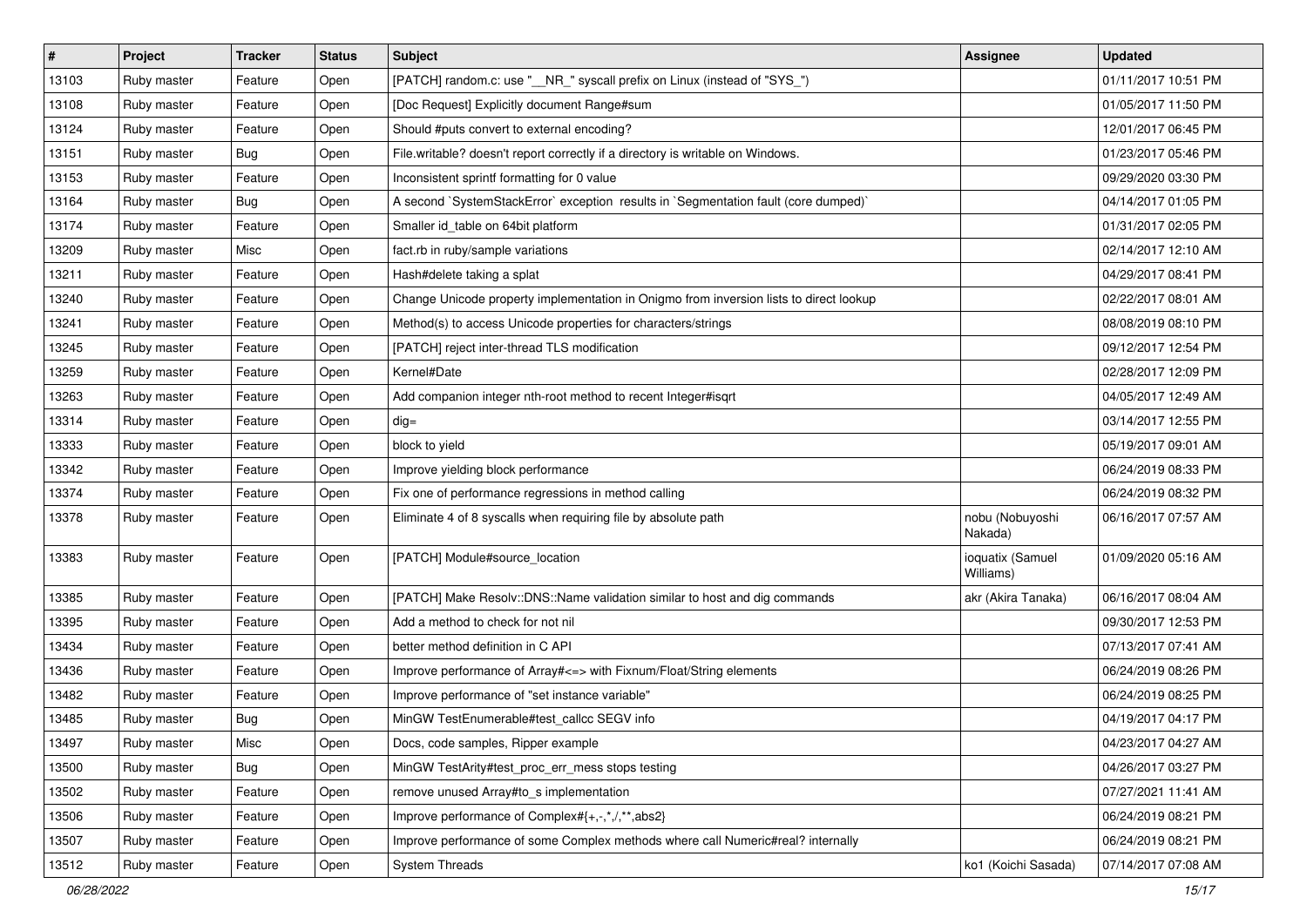| #     | Project     | <b>Tracker</b> | <b>Status</b> | Subject                                                                                                                                                                                    | <b>Assignee</b>                   | <b>Updated</b>      |
|-------|-------------|----------------|---------------|--------------------------------------------------------------------------------------------------------------------------------------------------------------------------------------------|-----------------------------------|---------------------|
| 13514 | Ruby master | Feature        | Open          | [PATCH] thread_pthread.c (native_sleep): preserve old unblock function                                                                                                                     |                                   | 07/27/2021 11:41 AM |
| 13542 | Ruby master | Bug            | Open          | MinGW trunk Builds - Summary of Issues                                                                                                                                                     |                                   | 05/19/2017 07:04 PM |
| 13557 | Ruby master | Feature        | Open          | there's no way to pass backtrace locations as a massaged backtrace                                                                                                                         |                                   | 06/24/2019 08:21 PM |
| 13571 | Ruby master | Bug            | Open          | Script arguments, encoding, windows / MinGW                                                                                                                                                |                                   | 11/12/2017 10:53 PM |
| 13574 | Ruby master | Feature        | Open          | Method redefinition warning                                                                                                                                                                |                                   | 08/25/2019 06:11 PM |
| 13576 | Ruby master | Feature        | Open          | File#to path shall be deleted                                                                                                                                                              |                                   | 06/24/2019 08:20 PM |
| 13620 | Ruby master | Feature        | Open          | Simplifying MRI's build system: always make install                                                                                                                                        |                                   | 07/08/2018 09:41 AM |
| 13626 | Ruby master | Feature        | Open          | Add String#byteslice!                                                                                                                                                                      |                                   | 07/03/2018 11:07 PM |
| 13634 | Ruby master | Misc           | Open          | NilClass is lying about respond_to?(:clone)                                                                                                                                                |                                   | 06/06/2017 08:27 AM |
| 13639 | Ruby master | Feature        | Open          | Add "RTMIN" and "RTMAX" to Signal.list                                                                                                                                                     |                                   | 08/31/2017 09:06 AM |
| 13644 | Ruby master | <b>Bug</b>     | Open          | Windows - Setting Time.now                                                                                                                                                                 |                                   | 06/11/2017 03:43 AM |
| 13645 | Ruby master | Feature        | Open          | Syntactic sugar for indexing when using the safe navigation operator                                                                                                                       |                                   | 04/16/2019 03:00 PM |
| 13668 | Ruby master | Feature        | Open          | Show / log test-all skips in CI here or at http://rubyci.org/?                                                                                                                             |                                   | 06/20/2017 03:30 AM |
| 13681 | Ruby master | Feature        | Open          | Ruby digest init fails in FIPS mode when built against OpenSSL ~> 1.0.1                                                                                                                    |                                   | 07/04/2017 05:17 PM |
| 13696 | Ruby master | Feature        | Open          | Add exchange and noreplace options to File.rename                                                                                                                                          | Glass_saga (Masaki<br>Matsushita) | 12/01/2017 04:34 PM |
| 13697 | Ruby master | Feature        | Open          | [PATCH]: futex based thread primitives                                                                                                                                                     | kosaki (Motohiro<br>KOSAKI)       | 01/28/2018 11:41 PM |
| 13719 | Ruby master | Feature        | Open          | [PATCH] net/http: allow existing socket arg for Net::HTTP.start                                                                                                                            |                                   | 09/12/2020 09:45 PM |
| 13733 | Ruby master | Feature        | Open          | Dump the delegator instead of the delegated object                                                                                                                                         |                                   | 06/29/2018 05:09 PM |
| 13750 | Ruby master | Feature        | Open          | Improve String#casecmp? and Symbol#casecmp? performance with ASCII string                                                                                                                  |                                   | 01/24/2021 07:12 AM |
| 13763 | Ruby master | Feature        | Open          | Trigger "unused variable warning" for unused variables in parameter lists                                                                                                                  |                                   | 11/28/2017 04:49 AM |
| 13765 | Ruby master | Feature        | Open          | Add Proc#bind                                                                                                                                                                              |                                   | 07/26/2017 01:31 PM |
| 13787 | Ruby master | Misc           | Open          | The path to Ruby 3.x - would it be useful to have a separate thread here at the tracker, for discussions<br>and issues and ideas related to ruby 3.x?                                      |                                   | 08/08/2017 08:29 AM |
| 13795 | Ruby master | Feature        | Open          | Hash#select return type does not match Hash#find_all                                                                                                                                       |                                   | 06/24/2019 06:33 PM |
| 13804 | Ruby master | Misc           | Open          | Protected methods cannot be overridden                                                                                                                                                     |                                   | 08/10/2017 09:41 PM |
| 13805 | Ruby master | Feature        | Open          | Make refinement scoping to be like that of constants                                                                                                                                       |                                   | 08/13/2017 10:52 PM |
| 13820 | Ruby master | Feature        | Open          | Add a nil coalescing operator                                                                                                                                                              |                                   | 03/16/2021 03:34 PM |
| 13860 | Ruby master | Feature        | Open          | A proposal for a new, simpler class-method addition to Time - for the time being calling it Time.date()<br>but another name is fine; and the ability to omit '%' tokens as arguments to it |                                   | 02/21/2018 12:57 PM |
| 13869 | Ruby master | Feature        | Open          | Filter non directories from Dir.glob                                                                                                                                                       |                                   | 10/20/2017 01:58 AM |
| 13881 | Ruby master | Feature        | Open          | Use getcontext/setcontext on OS X                                                                                                                                                          |                                   | 09/08/2017 09:13 AM |
| 13890 | Ruby master | Feature        | Open          | Allow a regexp as an argument to 'count', to count more interesting things than single characters                                                                                          |                                   | 12/30/2017 04:37 AM |